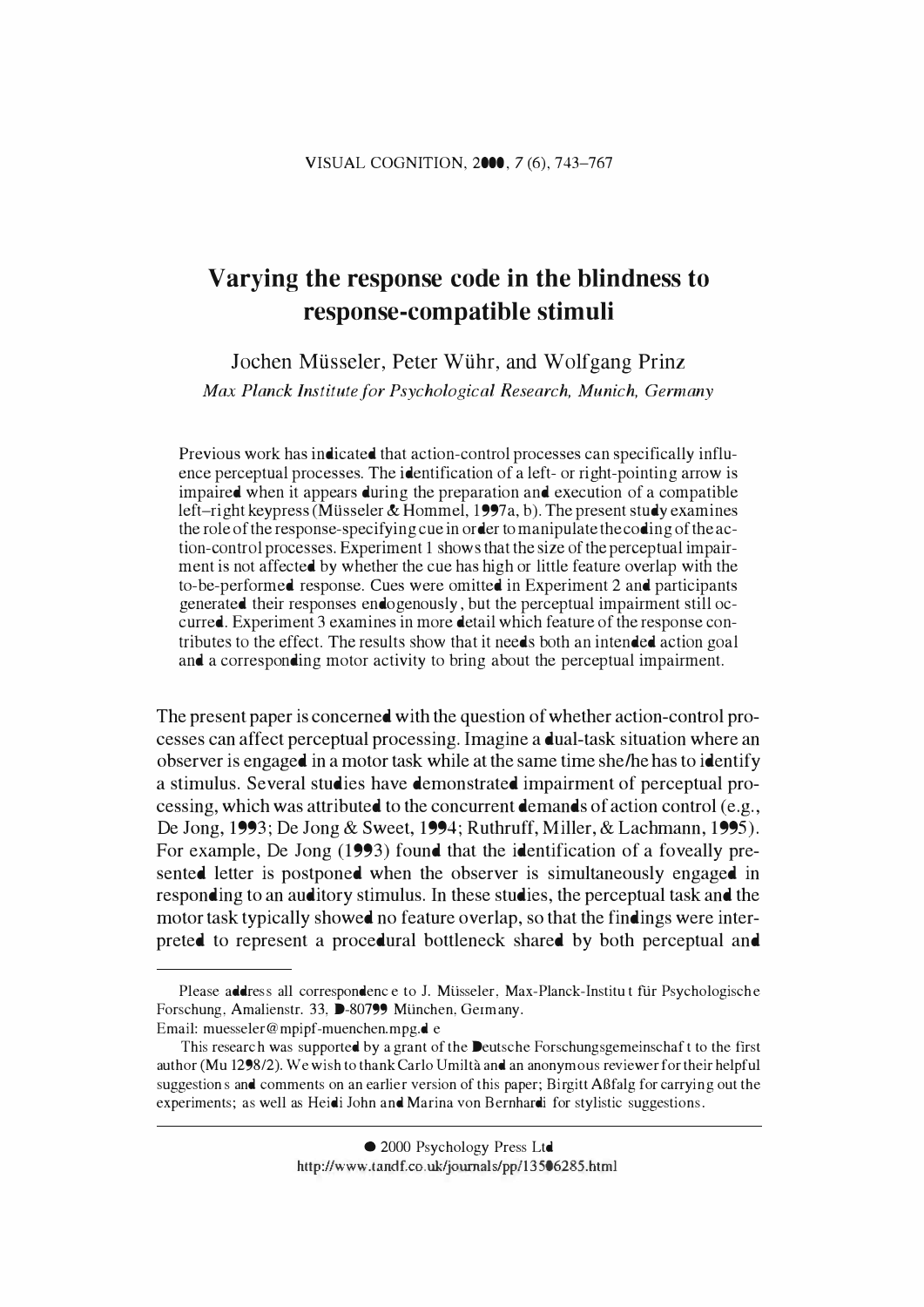#### .. .. 744 MUSSELER, WUHR, PRINZ

motor processes. However, these unspecific effects give always rise to the question of whether perceptual sensitivity is actually affected or rather whether the impairment originates only from a reduced attentiveness given the perceptual task. Indeed, De Jong and Sweet (1994) found that the impairment varied substantially, depending on which task had been emphasized in the instruction.

The objection that the observed impairment originates only from reduced attentiveness can only be rejected by findings demonstrating more specific cross-talks, that is, when the impairment can be shown to vary with the relationship between the to-be-executed response and the to-be-identified stimulus. Recent experiments have provided evidence that action-control processes can indeed have such a specific influence on perceptual processes (Müsseler  $\&$ Hommel, 1997a, b; Miisseler, Steininger, & Wiihr, in press). This was shown in a task in which masked right- or left-pointing arrows were presented shortly before an already prepared left or right keypress was executed (Figure 1). Results showed that, for example, the identification of a right-pointing arrow is impaired when it is presented during the execution of a right response as compared to a left response. In other words, perceiving a stimulus (S) seems to be more difficult when a to-be-executed response  $(R)$  is compatible with that stimulus. This finding points to a close relationship between the representations on which perceptual and response-preparing processes operate.

Our interpretation of this result rests on the assumption that initiating an action goes along with a temporary "blindness" to a stimulation that shares common codes with the response within the same cognitive domain. The representation of stimuli and responses within one domain is an implication of the old idea that responses may be cognitively evoked by the (anticipatory) codes of their sensory effects (James, 1890; Lotze, 1852; for more recent discussions of this idea, see Greenwald, 1970; Hommel, 1997; Prinz, 1992, 1997). By repeatedly performing a movement that produces some perceivable external effect, actors may associate the corresponding pattern of motor activity with a code representing the to-be-expected sensory effects. Once established, such a



Figure 1. Basic dual-task situation devised to examine whether action control affects specifically perceptual processing. Observers are engaged in a left/right motor task  $(R)$ , while, at the same time, she/ he has to identify a left/right stimulus  $(S)$ . The critical empirical test is whether the identification of S depends on R. Dashed lines indicate other possible S/R relationships to be controlled.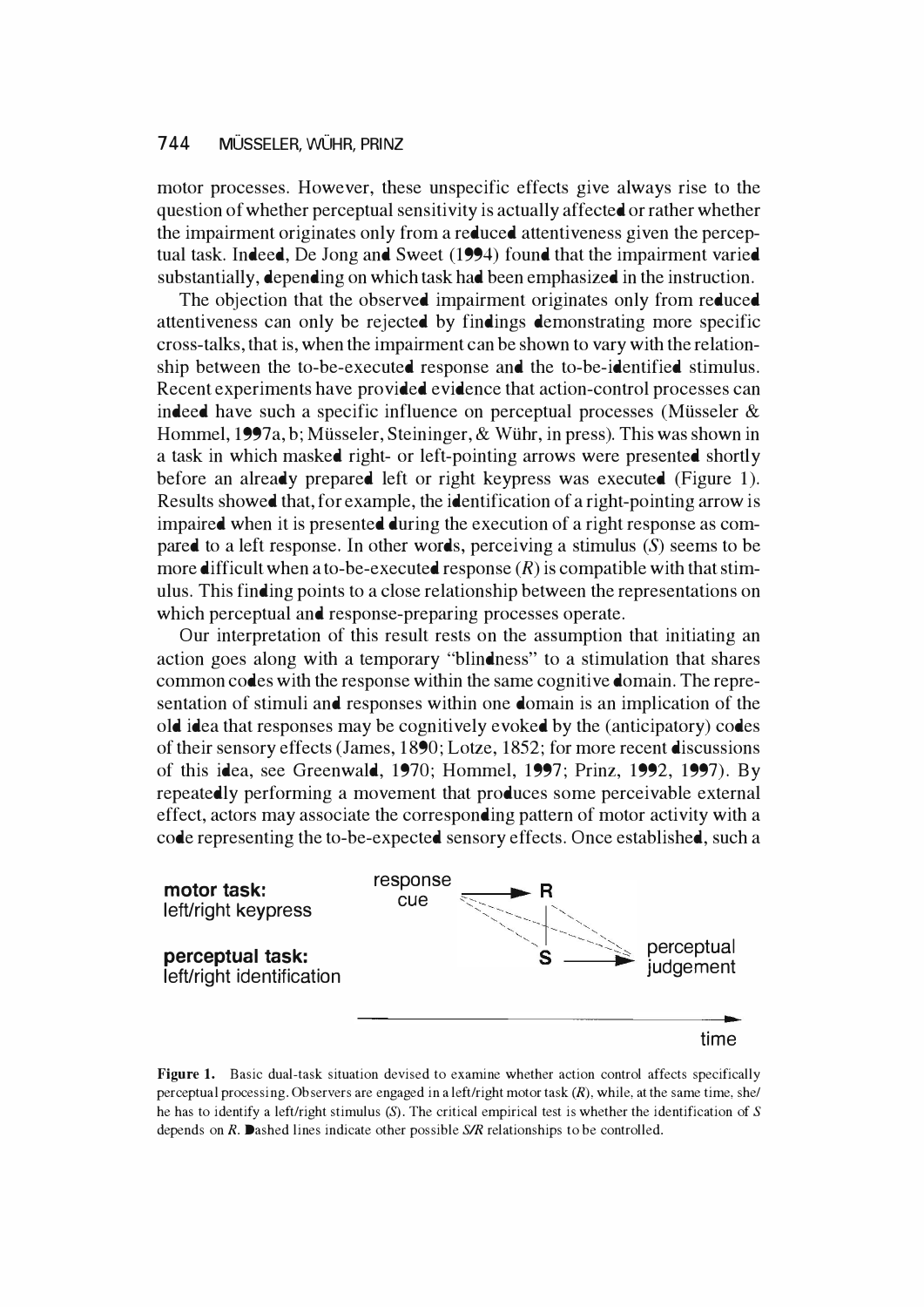link could be used the other way round to select and to activate the motor pattern by activating an effect code first. Therefore, the central assumption is that movements are cognitively represented by their external effects and can be initiated by the activation of these effect codes.

As Prinz (1992, 1997) has pointed out, this assumption implies that not only stimulus codes (i.e., codes of perceived events), but also response codes (i.e., codes of to-be-produced events) represent external events. Accordingly, both types of codes could be commensurate or even identical. If this is true, specific interferences should originate from confronting perceived events with (to-beproduced) motor events. The idea is that in such a situation stimulus processing and action preparation refer to identical codes, that is, both processes overlap on a representational level where features of both perceptual contents and action effects are represented (common-coding view, cf., Prinz, 1992, 1997; see also, Hommel, 1997; Hommel, Müsseler, Aschersleben, & Prinz, 2000; Miisseler, 1999).

Several neurophysiological findings of the last decade have also pointed to common modules of perception and action control. Examples are the so-called "visual-and-motor neurons" (e.g., Taira, Mine, Georgopoulos, Murata, & Sakata, 1990) found in the parietal cortex of monkeys and the so-called "mirror neurons" (e.g., Di Pellegrino, Fadiga, Fogassi, Gallese, & Rizzolatti, 1992) located in the monkeys' premotor cortex. Visual-and-motor neurons are active while the monkey manipulates a specific type of object and/or while that object is merely fixated (Sakata, Taira, Murata, & Mine, 1995; Taira et al., 1990). Mirror neurons become active when the monkey both performs a given action and observes a similar action performed by the experimenter (Di Pellegrino et aI., 1992; Gallese, Fadiga, Fogassi, & Rizzolatti, 1990). Both types of neurons are suggested to play an important role in matching the perceived characteristics of objects or movements to the execution of appropriate or corresponding movements. An activation within the premotor cortex during the perception of goaldirected movements has also been reported recently in human PET studies, which can be interpreted as supporting a common-coding account (for an overview, see Decety & Grèzes, 1999).

The suggested common-coding approach put forward by Prinz and colleagues (Prinz, 1992, 1997; see, also, Hommel, 1997; Hommel et aI., 2000; Miisseler, 1999) can also account for more specific perceptual cross-talks, as discussed above. The only assumption to add is that an additional activation of a code is limited when it is already involved in preparing an action (Miisseler, 1995, p. 102; for a similar idea applied to two action codes, see Stoet, 1998; Stoet & Hommel, 1999). If, for example, a keypress with the right hand is required in response to an arrow pointing to the right, the RIGHT code could be one feature; it is used when the stimulus is processed or when the corresponding action is generated. As a consequence, if the RIGHT code is involved in the selection and initiation of a right keypress  $R$  and if at this point in time a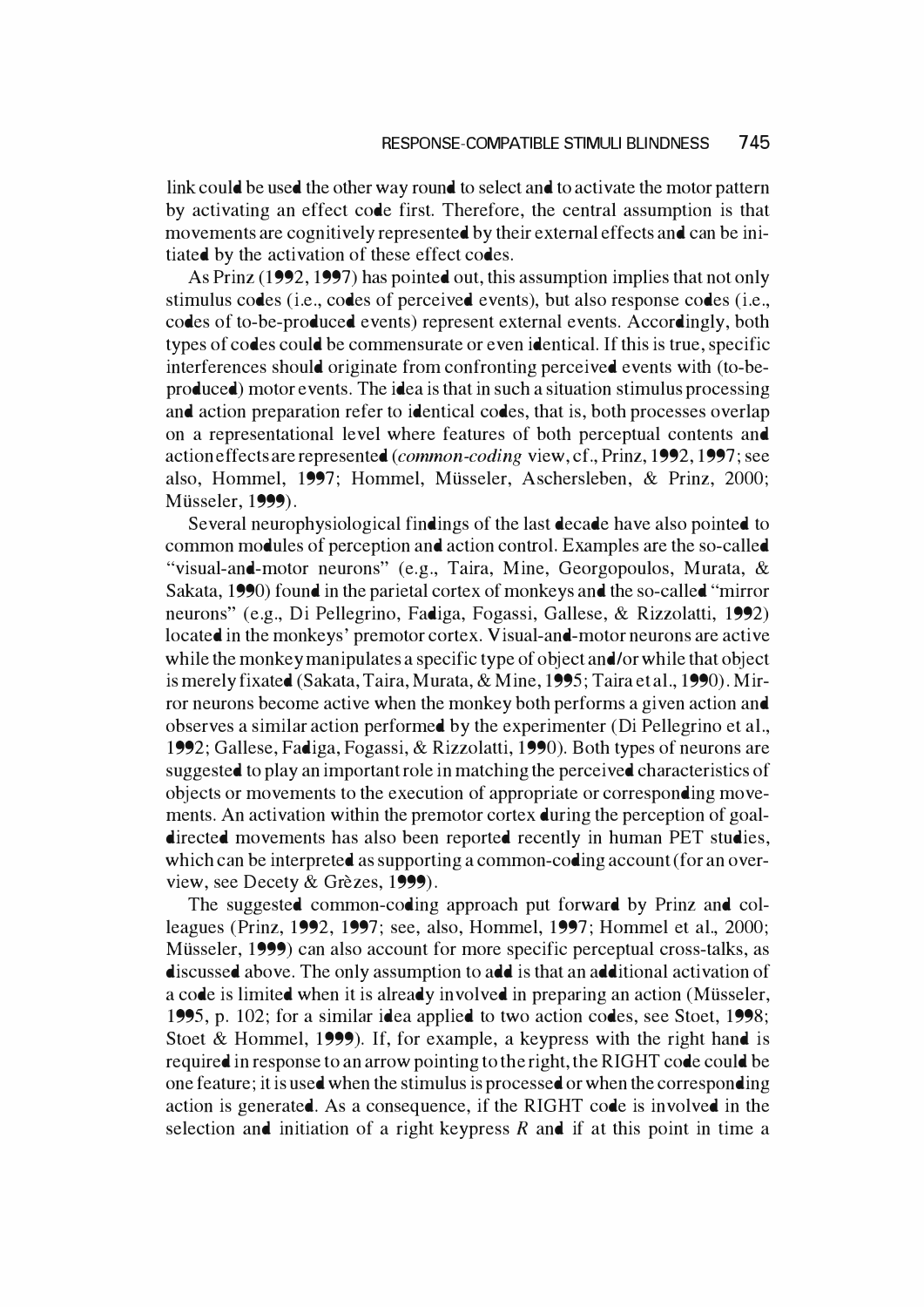rightpointing stimulus S appears, then the perceptibility of this stimulus should be decreased during the generation period of the central movement command. This is exactly what the blindness phenomenon represents (Müsseler  $\&$ Hommel, 1997a, b).

In this paper we explore whether and how variations in the response-specifying stimulus (response cue) lead to different codings of  $R$ , and how they could affect the occurrence and/or the size of the blindness effect. Therefore, we need to sketch our assumptions about the structure of the cognitive representations of actions and about the processes taking place between response-cue presentation and overt execution of R. Of course, actions are not sufficiently described by the LEFT and RIGHT code mentioned above; instead, the complete representational structure of a specific action is compromised in a so-called *action*event code (cf., "action concept," Hommel, 1997; Hommel et al., 2000). It consists of a set of features of anticipated action effects, with the relative activation of these codes varying with factors like stimulus conditions, task demands, and action goals. Thus, there is a relative weighting between these codes (Hommel, 1998).

For an example, consider the task used by Miisseler and Hommel (1997a, b), where participants perform single keypresses with the index and middle finger of one hand in response to a left- or right-pointing arrow (response cue). An action-event code in such a situation contains anticipated action effects like proprioceptive and kinesthetic feedback of the index or middle finger, but also possible acoustic or visual information, which usually accompanies a keypress. Additionally, these rather concrete features of response-contingent stimulation are assumed to be tagged with rather abstract features like being either LEFT or RIGHT. A keypress with the middle or index finger of one hand is presumably neither LEFT nor RIGHT per se. However, because the relative leftness or rightness of these movements is stressed both by the instruction given to the participants and by the left- or right-pointing arrows used as response cues, it is suggested that these spatial features are integrated into the corresponding action-event code. As the identification of the arrows involves the determination of their abstract spatial meaning, we attribute the blindness effect to the access of perceptual processes on representational structures (representing the spatial concepts of LEFT and RIGHT) that are already involved in responsepreparing processes.

These considerations suggest that, besides the compatibility relationship between the to-be-executed  $R$  and the to-be-identified stimulus  $S$ , also the compatibility relationship between the response cue and  $R$  could be important for the blindness effect (cf., Figure 1). But, as the matter stands, it still can not be excluded that the blindness effect is, at least partially, due to a more direct interaction between the processing of the response cue and the processing of S. In the blindness experiments reported so far (Miisseler & Hommel, 1997a, b) the response cues and the to-be-identified stimuli S were similar in two important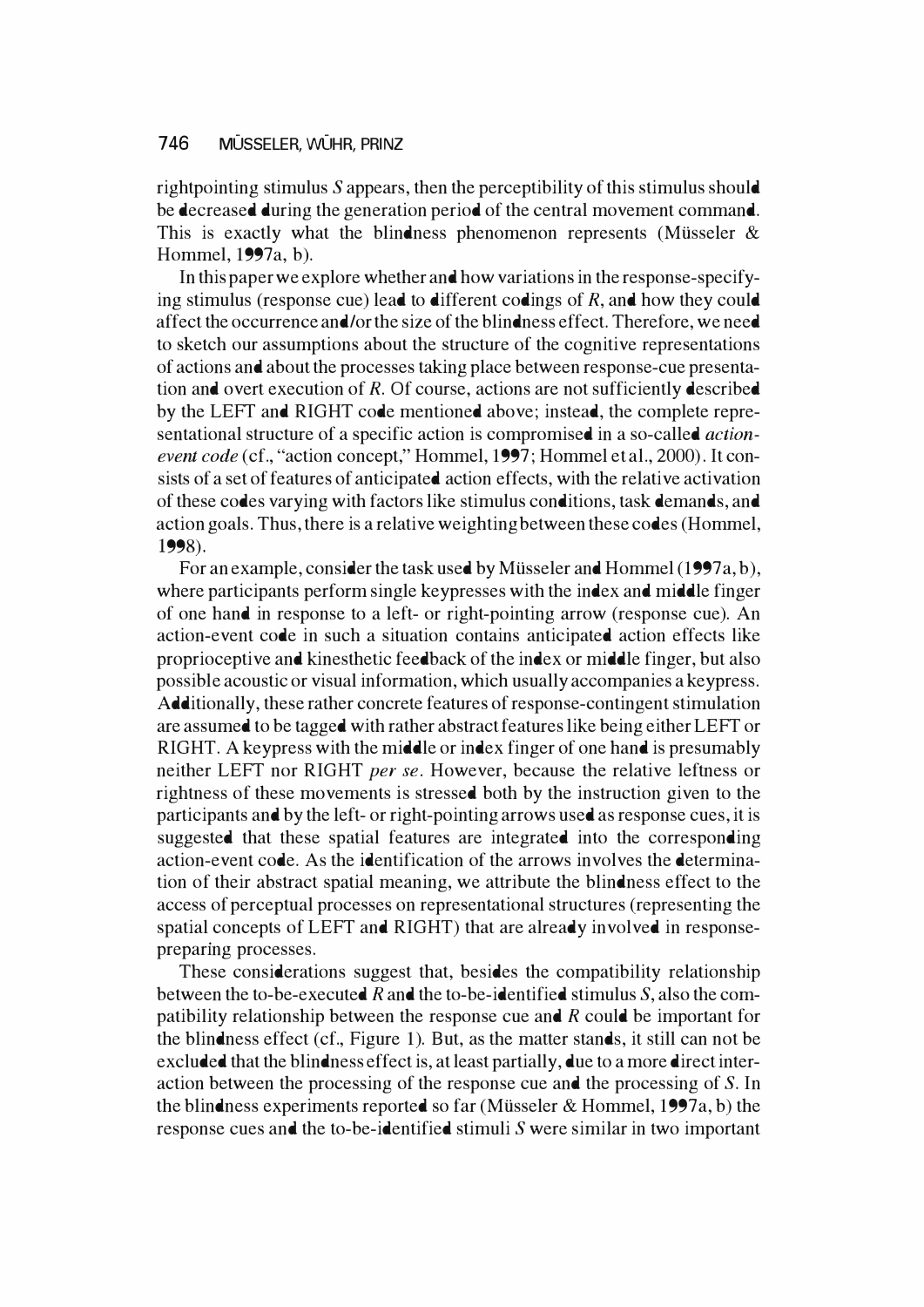ways: Both stimuli were presented visually and both shared, at least in the compatible trials, the semantic feature LEFT or RIGHT. Although a direct crosstalk is not very likely (see Müsseler & Hommel, 1997a), it is possible that participants maintain a visual representation of the response cue until response execution. Alternatively, a brief revisualization of the response cue during the initiation and execution of  $R$  cannot be excluded. This latter possibility is plausible if one assumes that the response cue gets integrated or connected to the action-event code of R. In both cases, the blindness effect would originate from an intramodal stimulus-stimulus interference (see also Hoffmann, 1993).

However, there is already some evidence against this possibility. In one of their experiments, Miisseler and Hommel (1997a) reversed the instruction to the response cues (i.e., if the response cue was " $\lt$ ", R had to be a right keypress and vice versa) and still observed the blindness to response-compatible stimuli. Yet, one could still argue that participants mentally rotated the cues in order to achieve correspondence between cue and response. A strong test of all these perceptual-interference accounts of the blindness effect is to present the response cues and the to-be-identified stimuli S in different modalities or to give no response cues at all.

The scenarios described previously dealt with possible interactions between the processing of the response cue and of the to-be-identified stimulus  $S$ , due to their similarity with respect to the modality of presentation and to their meaning. Another relationship involving the response cue—and probably modulating the blindness effect—is its compatibility relation to  $R$ . Compatibility is often defined as "observed variations in human performances that are based on the specific pairings of elements of stimulus and response alphabets" (Alluisi  $\&$ Warm, 1990, p. 21), or is attributed to "the correspondence, similarity, or match between two or more entities" (Kornblum, 1992, p. 745). Several studies indicate that a compatibility relation between stimuli and responses not only affects the temporal requirements for response selection, but also modulates the coding of this response (e.g., Greenwald & Shulman, 1973; McCann & Johnston, 1992). According to our framework, the coding of  $R$  is modulated by the relative activation of different parts of the action-event code (effect-code weighting). That is, the more similarity or "feature overlap" (Kornblum, 1992) exists between the response cue and  $R$ , the more activated the critical feature of being "LEFT" or "RIGHT" should be. In the experiments conducted so far, there was always this symbolic compatibility between response cue and  $R$ . What remains to be tested is, what happens to the blindness effect if the degree of compatibility between the response cue and  $R$  is manipulated or even eliminated.

If there is high feature overlap then the response cue is able to activate the corresponding (action-event code of)  $R$  almost automatically (cf., Hommel, 1997; Kornblum, 1992; Kornblum, Hasbroucq, & Osman, 1990; Prinz, 1990). However, if there is little or no feature overlap, then an additional *translation* process is needed that links the perceptual information with the corresponding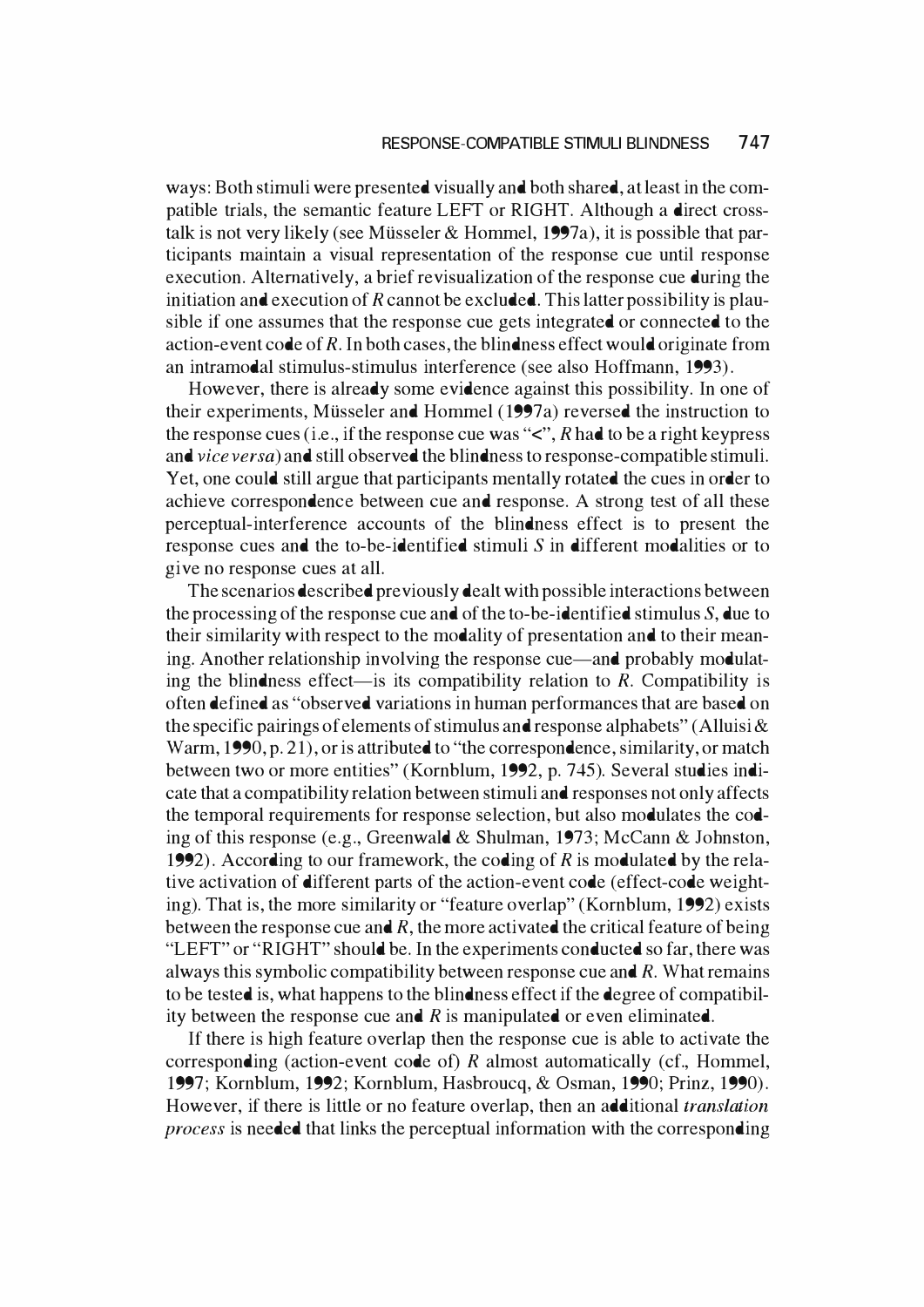action-event code. Unfortunately, it is still unclear what constitutes high similarity or overlap between the features of stimuli and responses (cf., Kornblum, 1992). We assume that the symbolic stimuli, which so far have been the response cues in our experiments (e.g., left- or right-pointing arrows, written words "left" or "right"), always require a translation into a response code prior to response execution. Of course, the speed of this translation is affected by the compatibility relationship between cue and response (e.g., Fitts & Seeger, 1953; McCann & Johnston, 1992). The question is, whether the ease or difficulty of this translation mechanism affects the codings of R. Does the amount of activation of a hypothetical LEFT or RIGHT code differ with respect to the relationship between response cues and  $R$ ? In other words, is a high degree of similarity between a response cue and  $R$  able to produce a response tendency almost automatically and thus to produce a somewhat stronger LEFT or RIGHT code, and could this result in an increased blindness effect?

The subsequent experiments were designed to manipulate the response cue in order to induce different codings of  $R$  and to examine its influence on the blindness effect. Experiment 1 examines the influence of the amount of feature overlap between response cues and responses. In Experiment 2 the response cues are omitted and responses have to be initiated endogenously. Experiment 3 aims at separating single response features by combining two stimuli to a response cue.

# GENERAL PROCEDURE

The basic experimental procedure was as follows. Participants first had to press two mouse keys simultaneously with the index and middle finger of the right hand (double keypress). Fingers were then lifted, and a speeded left or right keypress  $R$  was performed that was signalled previously by a response cue (a left tone in Figure 2). The double keypress triggered the presentation of a masked arrow S (" $\leq$ " in Figure 2), the identification of which was then indicated by moving a mouse to a corresponding field. This identification response was given at leisure after completing the speeded response sequence. As the speeded left-right response  $R$  could be selected and prepared in advance, the identification of the masked arrow S fell into the execution phase of R.

This design has the following relevant features: First, the early presentation of the response cue allows for the selection and preparation of  $R$  prior to  $S$  presentation. And second, the double keypress always directly precedes  $R$  and thus serves as a measurable indicator of the beginning of  $R$ 's execution phase. Using the overt double press as a trigger signal ensures that S really appears during  $R$ generation and execution.

The critical empirical test is whether the identification of the masked arrow  $S$ depends on the compatibility between the speeded left-right response  $R$  and the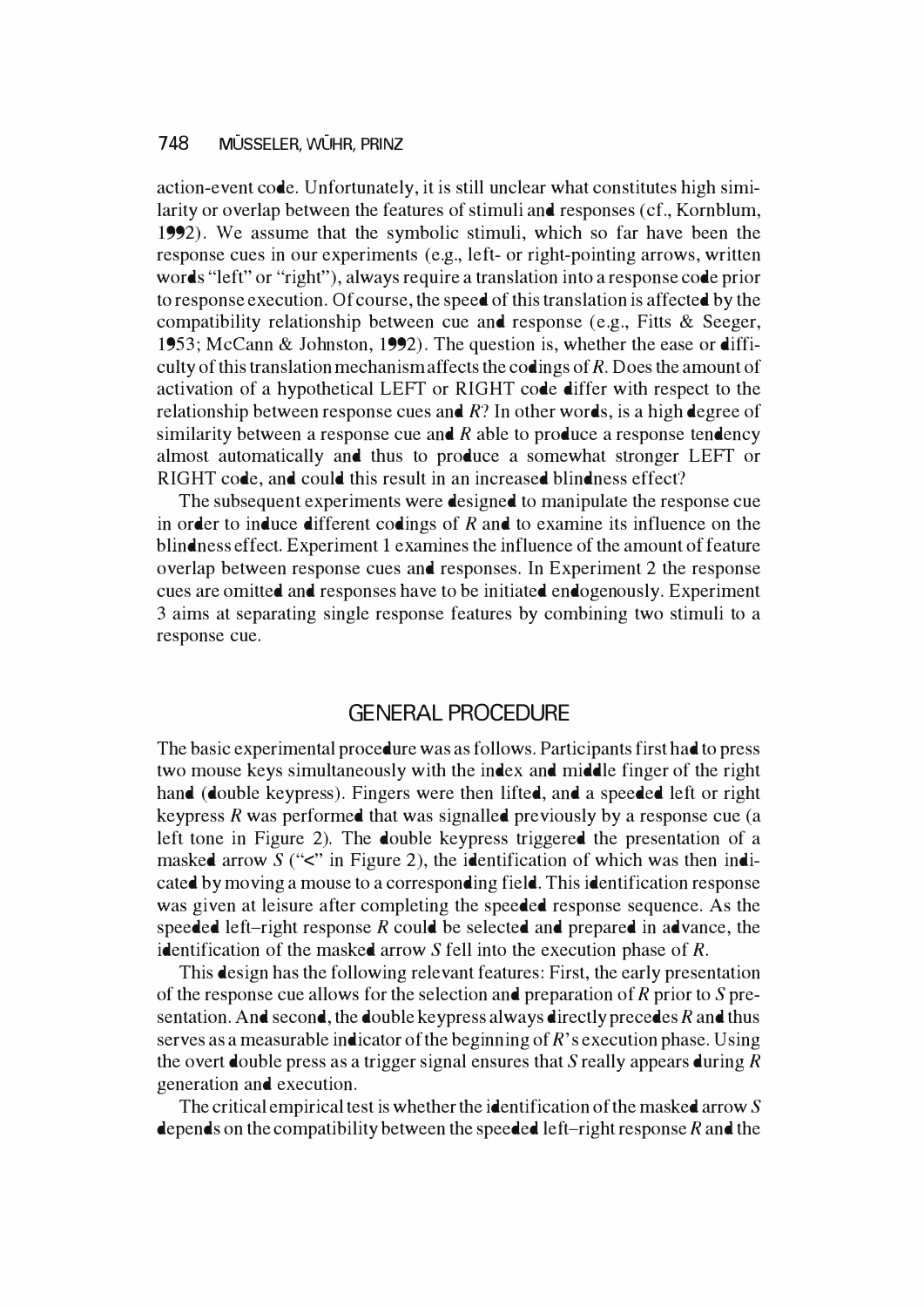

Figure 2. The series of events in the experiments: Participants pressed both keys simultaneously before performing the response  $R$  (here a left keypress) to a response cue (here a left tone). While doing this a masked stimulus  $S$  was presented (an arrow for an individually adjusted presentation time). The trial was completed with an unspeeded identification judgement.

direction of the masked arrow. Usually we observe more identification errors with compatible than with incompatible arrows. This is the blindness effect.

# **EXPERIMENT 1**

In this experiment response cues are tones, whereas the to-be-identified stimuli S are visually presented left- or right-pointing arrows. This allows to test whether the blindness effect also occurs if the response cues and the to-be-identified stimuli are presented in different modalities. Additionally, the responsecue tones are either *spatially-coded*, that is, they sound to the left or right of the participants and, thus, indicated a to-be-executed left or right R, respectively; or they are *frequency-coded* tones, that is, a low tone indicates a to-be-executed left  $R$ , a high tone a to-be-executed right  $R$ .

A spatially coded tone can be assumed to have an left/right feature overlap with a corresponding spatial response  $R$  as well as with the arrows  $S$ . A spatial feature overlap with  $R$  is assumed to activate a corresponding response almost automatically (cf., Hommel, 1997; Kornblum et aI., 1990; Prinz, 1990). This might also affect the strength of the response  $R$ , not only with respect to an overt increase of its execution speed or pressure (e.g., Romaiguere, Hasbroucq, Possamaie, & Seal, 1993), but also regarding the degree of activation of the RIGHT or LEFT code. If that is the case, it could affect the overlap between  $R$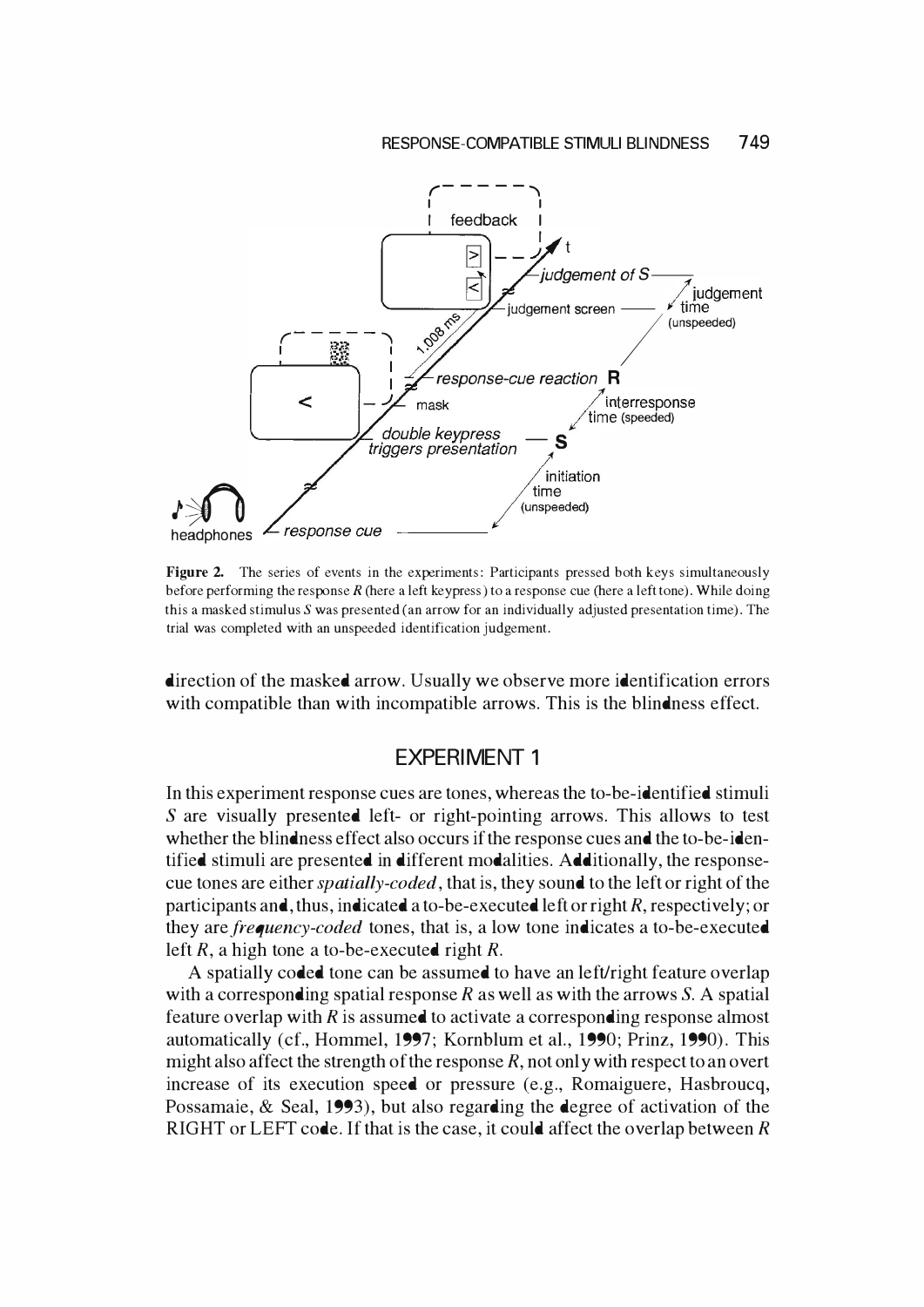and  $S$  and, hence, the identification of  $S$ . On the other hand, it is also plausible that in the present experimental setup mainly the translation process establishes the contact to the LEFT and RIGHT code of S. In the experiments conducted so far (Müsseler & Hommel, 1997a, b), the symbolic response cues used always required this actively produced translation, and it remains to be clarified whether this is a precondition for the blindness effect to occur.

A frequency-coded response cue shows neither a feature overlap to S nor to R. The latter indicates that a translation process is needed accordingly. If a blindness effect is still observed with this condition, features of  $R$  primarily seem to affect S identification. This could be taken as evidence that the blindness effect originates from an internally generated activation involved in the preparation of the responses.

## **Method**

Apparatus and stimuli. The experiments were carried out on a laboratory computer (Rhothron rho-prof 200). The auditory signals were a low or a high tone (440 vs. 880 Hz, each about 80 dB [A]), which were presented binaurally for 20 ms via headphones (AKG K240, 600 ohm). Visual presentations were black-on-white projections and were synchronized with the vertical retraces of a 71 Hz monitor. The monitor's luminance was approximately 39 cd/m<sup>2</sup>. The arrows (" $\lt$ " or ">") measured 0.6°  $\times$  1.0°. The mask was a rectangle of 0.7°  $\times$ 1.3° in which every pixel was set with two-thirds probability in each trial.

The participant's head was placed on a chin and forehead rest 50 cm in front of the monitor. Two microswitches of a computer mouse that were pressed by the index finger and middle finger of the right hand served as response keys.

Design. The experiment was run in two blocks resulting from the presentation modes of the response cue. Either (1) the low tone was presented spatially to the left or right ear, indicating a to-be-executed left or right  $R$ , or (2) the low or the high tone was presented to both ears, where the low tone indicated a left response and a high tone a right response  $R$ . Half of the participants were confronted with one presentation mode in a first session, and with the other presentation mode in a second session. This order was reversed for the other half of the participants. In both modes the response cue indicated with equal probability a left or a right to-be-executed response R.

R was paired with the presentation of a to-be-identified arrow S, that also pointed with equal probability to the left or right and thus was compatible or incompatible to  $R$ . The design yielded 2 (spatially-vs. frequency-coded tones)  $\times$  2 (compatible vs. incompatible) combinations. All participants were confronted with all conditions. Overall, they worked through 10 blocks of 16 trials  $(4$  conditions  $\times$  4 repetitions). The identification probabilities of the masked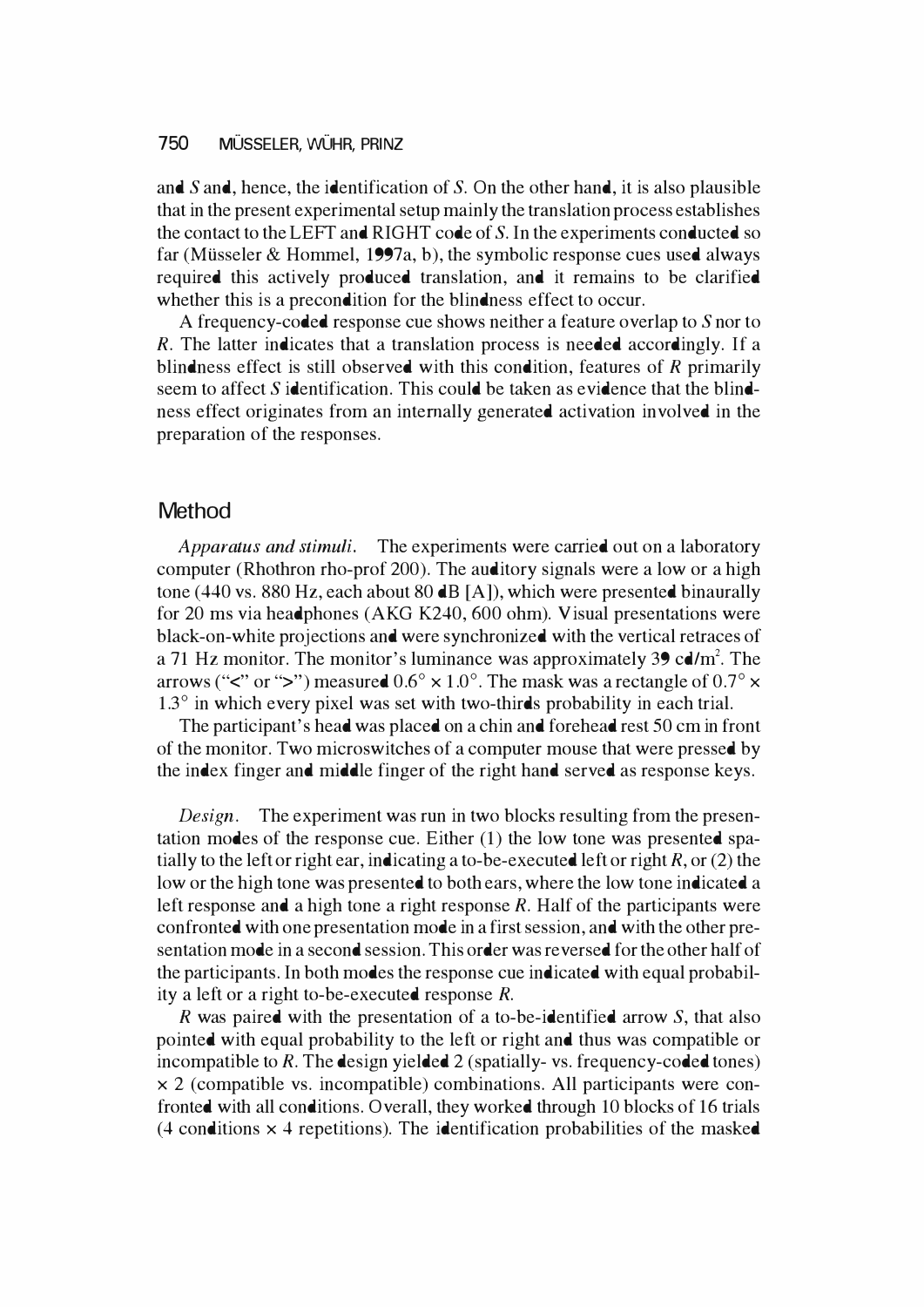arrows were the main dependent variable, but inter-response times were analysed as well.

Procedure. The sequence of events is shown in Figure 2: First, a (spatially or frequency-coded) tone was presented for 20 ms. Before responding to this tone participants were instructed to perform the obligatory double keypress and to give the following response R as quickly and accurately as possible. To speed up  $R$ , an additional written feedback was presented after one trial if the response was given later than 1 s after the double keypress. Instruction, however, stressed that the time up to the double keypress (initiation time, cf., Figure 2) was unspeeded to enable sufficient preparation of the response sequence.

By pressing both keys the to-be-identified S was presented at the screen centre. It was replaced by the mask after an individuall y adjusted presentation time (see later). After the deletion of the mask  $(1008 \text{ ms after } R \text{ offset})$  and a further blank interval of 252 ms, a left and a right arrow appeared one above the other at the margin of the screen (judgement screen, cf., Figure 2). Vertical arrow positions varied randomly, so that the left-pointing arrow could appear at the top, and the right at the bottom or vice versa. Participants then indicated the direction of the masked arrow S by pointing with the mouse to the corresponding arrow and confirmed their choice by clicking both mouse buttons. They were instructed to guess if they had not been able to identify an arrow. A written feedback was presented immediately after a trial if R and/or the identification judgement were incorrect. A new trial began 750 ms later.

In a pretest, participants were trained with to-be-identified masked stimuli, but without performing the accompanying response R. Here, the participant's task was to indicate the direction of the arrow by a left or right keypress. The pretest consisted of 8 blocks of 12 trials, during which the presentation time of the arrows was adjusted. It started with 70 ms and was decreased by 14 ms if the error rate within one block was smaller than 10% and was increased by 14 ms if the error rate was higher than 40%. The presentation time of the main test started with the average presentation times of the last three pretest blocks. In the main test, too, presentation time was adjusted between the blocks if the error rate increased or decreased too much. The experiment took approximately 75 min including warming-up trials and short breaks between the blocks.

Participants. Thirteen adults with an average age of 26.7 years served as paid participants. They reported to have normal or corrected-to-normal vision.

# **Results**

The mean presentation time of S, which were self-adjusted to the participants' error rate, increased from 20.6 ms in the last three blocks of the pretest to 32.3 ms in the main test,  $t = 3.67$ ,  $p = .002$ , one-tailed. This increase was presumably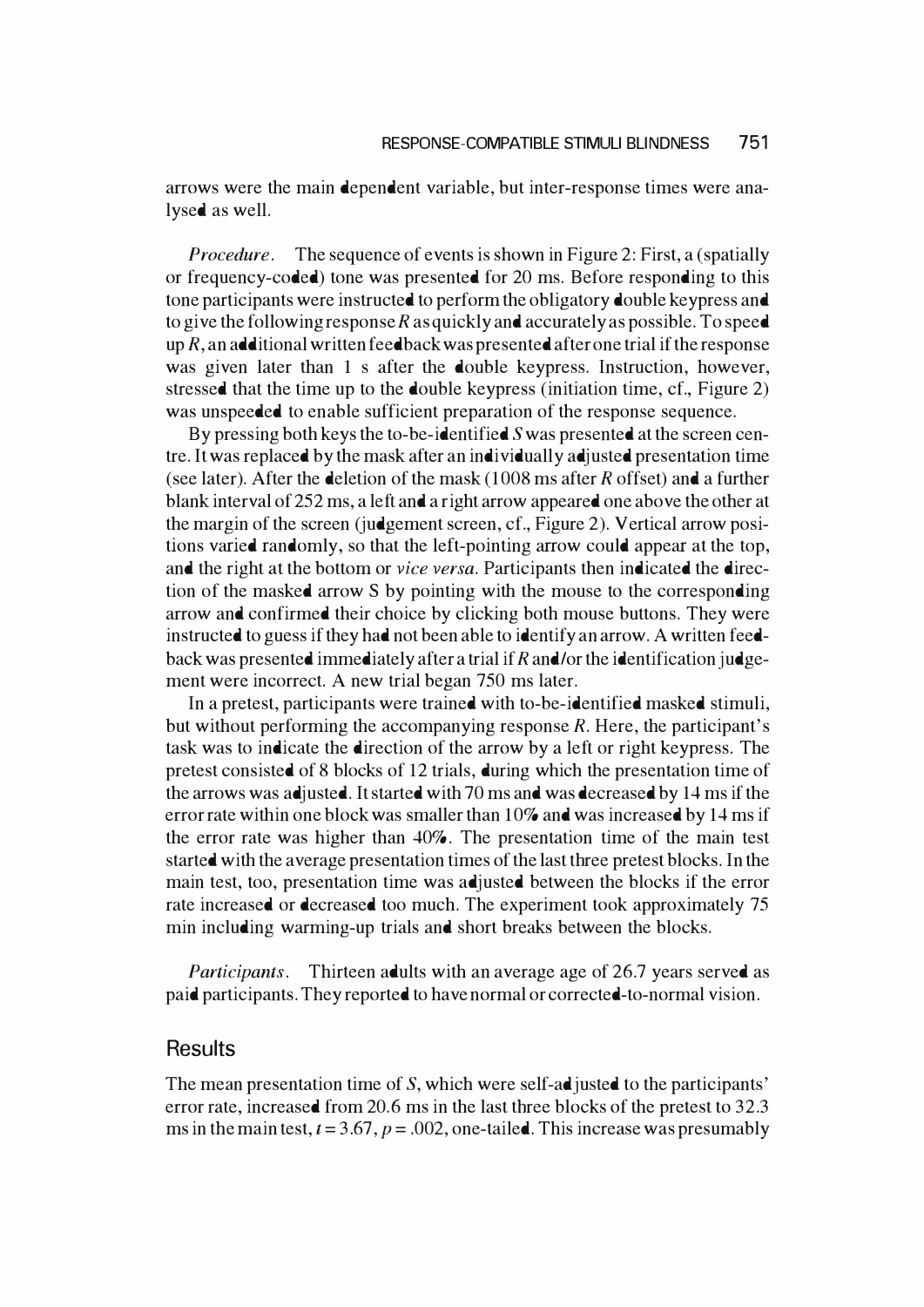caused by the additional demands due to the accompanying motor task of the main test and replicates the unspecific interference findings of the studies mentioned in the introduction. However, in the present context, identification differences with respect to compatibility are of greater importance.

For each participant the probabilities for identifying the masked arrows were determined. Additionally, the choice errors in the response R were calculated. If an error was observed here these trials were excluded from further analysis. This was necessary in  $2.1\%$  of the trials and did not depend on the presentation mode of S or on the compatibility between R and S (always  $F \le 1, p$  $> .20$ ).

Contrary to this finding, the identification rates of arrows  $S$  showed a clear disadvantage in the compatible condition compared with the incompatible condition (.704 vs. .798), that is, the identification was reduced when the to-beexecuted response was compatible with the presented arrow (Figure 3). In a  $2 \times$ 2 ANOVA only this compatibility factor was significant with  $F(1, 12) = 7.78, p$ = .016, that is, the results are independent of whether the response cue is presented as a spatially coded or frequency coded tone. Additionally, there was no hint at all for an interaction between both factors (each  $F < 1$ ,  $p > .20$ ).

The following mean response times were observed: The double keypress was initiated 812 ms after the onset of the left-right response-cue tone and 951 ms with the high-low tone (initiation time, cf., Figure 2). This difference was significant,  $F(1, 2) = 5.44$ ,  $p = 0.038$ . The mean inter-response time between the double keypress and the onset of R was  $337 \text{ ms}$ ; the identification judgement was performed 802 ms after the deletion of the mask (judgement time). There



Figure 3. Mean identification probabilities (and standard errors between participants) of responsecompatible or response-incompatible masked arrows. Chance level is .5 (Experiment 1,  $N = 13$ , each bar is based on 520 observations).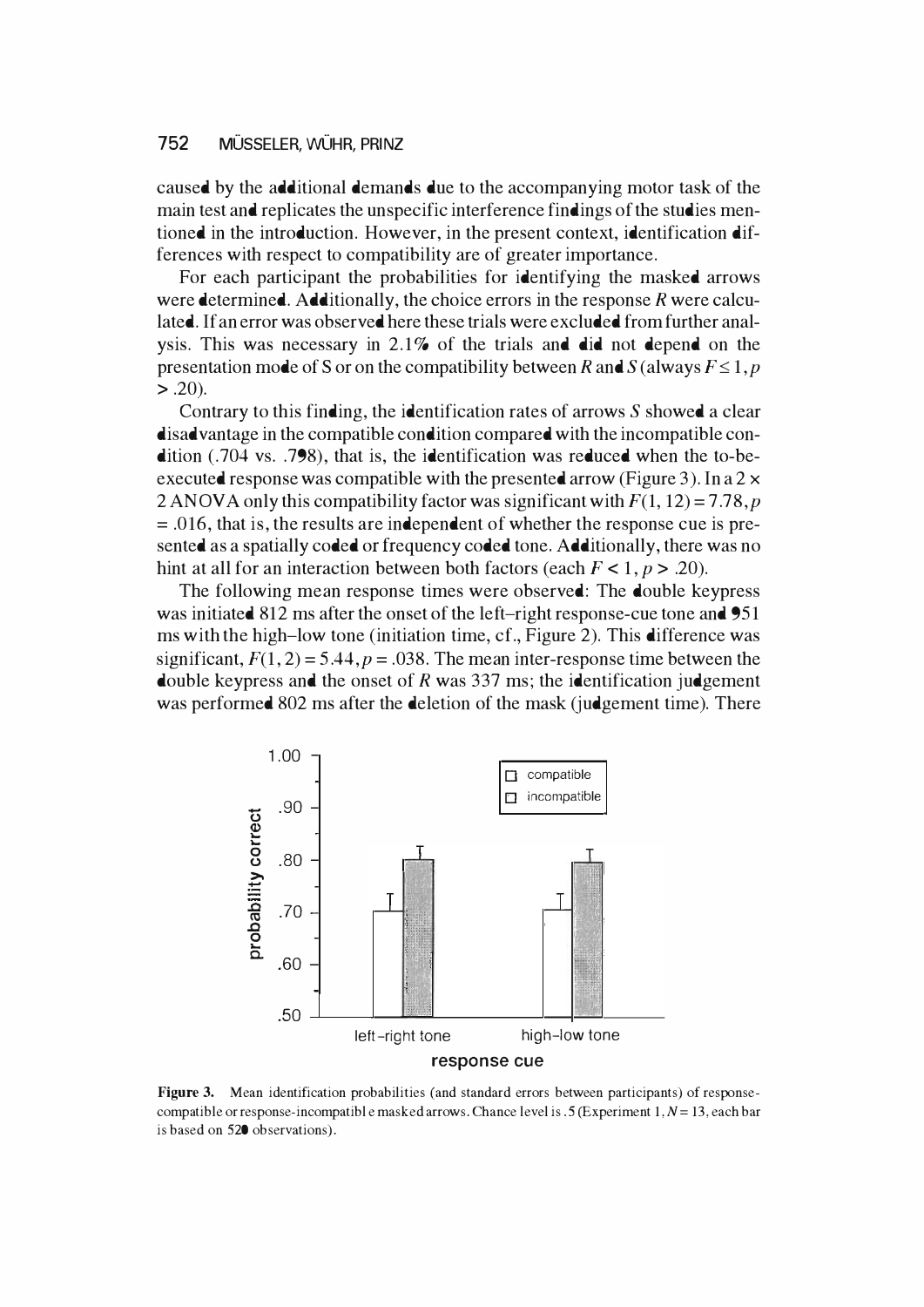were no further statistical effects in these response times as to compatibility or condition (always  $F \le 1, p > .20$ ).

## **Discussion**

The results of Experiment 1 revealed substantial blindness effects of approximately equal size, independent of whether the response  $R$  was instructed by a frequency-coded or a spatially-coded response cue. A frequency-coded response cue shows no feature overlap to S indicating that the blindness effect does not originate from this relationship. Further, it was assumed that both conditions would differ in the amount of activation of the critical spatial code involved in the action-event code of R. However, response cues with high or with little feature overlap **d**o not seem to activate **differentially** the corresponding response-feature codes. This points to the possibility that a substantial amount of activation of these codes comes from internal sources (cf., Hommel, 1997). Accordingly, in the subsequen t experiment, response cues will be omitted and participants will have to respond according to a memorised rule.

Further, the results suggest that the translation process, which is certainly necessary to translate high- or low-pitch tones into left- vs. right-response codes, does not essentially contribute to the blindness effect. This translation probably took place before the double keypress was given, as is indicated by the longer initiation times in the condition with frequency-coded tones. A further difference as compared to previous experiments investigating the blindness effect is that the response cue and the to-be-identified stimulus S were not presented within the same modality. Even so, a substantial blindness effect showed up in this experiment. This finding is additional evidence against intramodal stimulus-stimulus interference between the visual processing of the response cue and that of S as a plausible account for the blindness effect. An even more straightforward test for the role of stimulus-stimulus interference effects in the blindness to response-compatible stimuli is again to omit the response cues completely, as will be done in Experiment 2.

## EXPERIMENT 2

The results of Experiment 1 suggest that response cues with a high or low degree of feature overlap to left or right keypresses are not able to activate differentially the corresponding action-event code. Thus, primarily features of  $R$ seem to affect S identification. This was interpreted as evidence for the notion that a substantial amount of activation involved in the preparation of the responses comes from internal sources (Hommel, 1997). A more straightforward test for this conclusion is to omit the response cue and to use responses only that are endogenously triggered by the participants.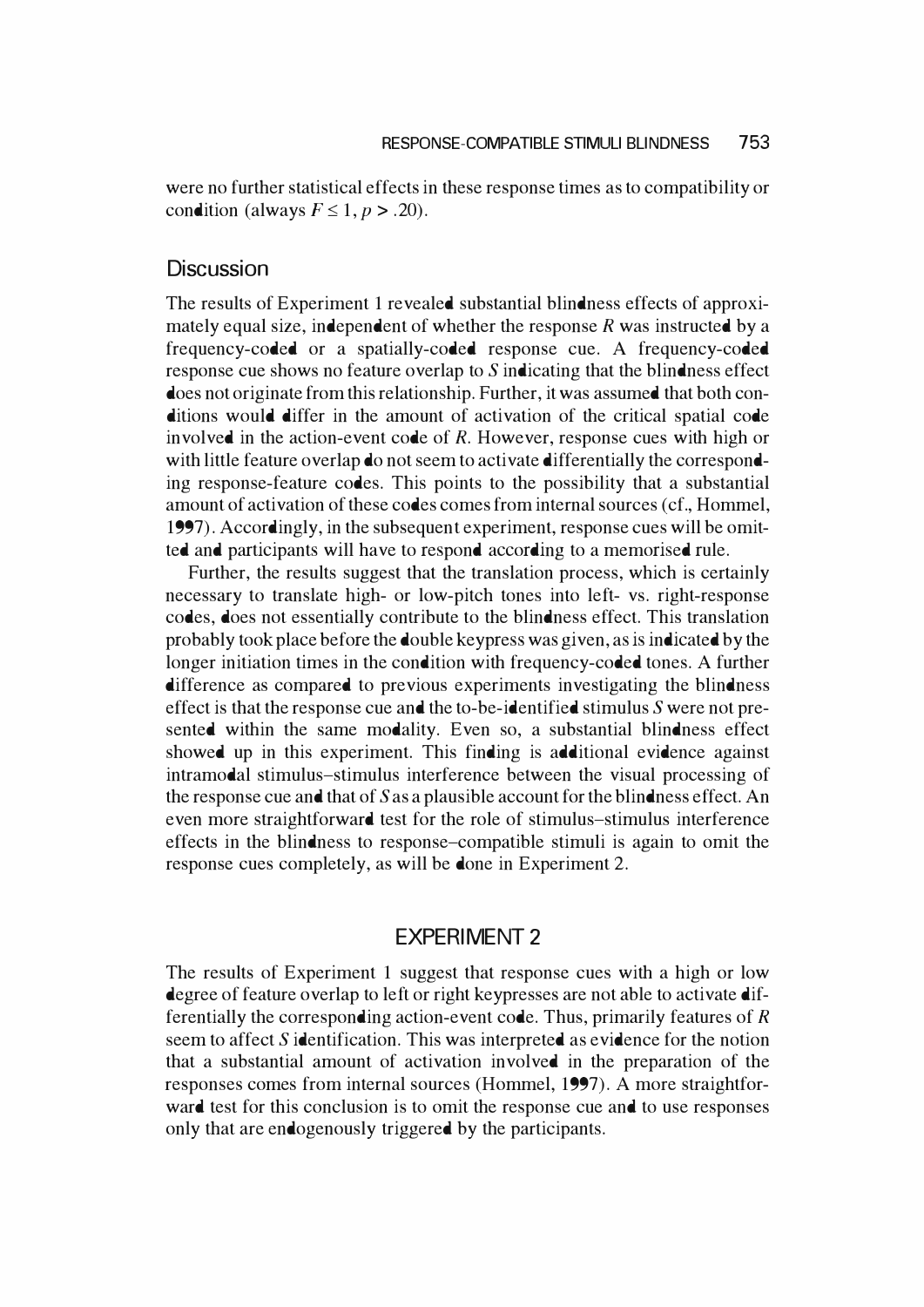#### .. .. 754 MUSSELER, WUHR, PRINZ

An important—but not easily established—precondition for such a test is that there is actually access to the LEFT or RIG HT code during the internal generation of the response. As mentioned in the introduction, a keypress with the index or middle finger of the right hand is not a "left" or "right" keypress *per se*; if it is performed with the left hand, for example, the mapping of index and middle finger is reversed. Therefore, it is unclear whether a LEFT or RI GHT code is involved at all when keys are pressed with the middle or index finger. To ensure both that the LEFT or RIGHT response codes are used at all and that left and right  $R$ 's are performed equally frequently, participants had to alternate  $R$ in every second trial. In other words, participants should generate two identical Rs for the first two trials, then switch to the alternative response for the subsequent two trials, and so forth.

## **Method**

Stimuli, design, and procedure. These were basically as in Experiment 1 but without presentation of response cues. Instead, in every trial the neutral summons "Left or right key!" was presented for 2 s at the screen centre. After its offset participants could continue with the double keypress and a self-generated left-right response  $R$ . However, they were instructed to alternate  $R$  in every second trial, that is, participants should select and generate two identical  $R$ 's for the first two trials, then the two alternative responses for the subsequent two trials and so forth.

By pressing both keys the to-be-identified S, which pointed at random to the left or to the right, was presented  $1.5^{\circ}$  above screen centre. Each participant performed a total of 192 trials (16 blocks of 12 trials). Half of them were compatible; the other half were incompatible with respect to the  $R-S$  relation.

Participants. Twenty-nine participants with an average age of 27.3 years were paid to perform the experiment.

## Results and discussion

There were no statistical compatibility effects in the initiation times (843 ms) or in the judgement times (1093 ms), both  $p > 0.25$ . If the masked arrow S was compatible with the self-generated response  $R$ , it was again less often identified correctly than when it was incompatible, 757 vs .794,  $t = 1.97$ ,  $p = .029$ , one-tailed. However, this advantage of incompatibility was clearly smaller than in the previous experiment. The rather small identification effect in the present experiment is accompanied by a corresponding effect in the inter-response times. These were slightly, but significantly slower in the compatible than in the incompatible condition, 308 vs. 302 ms,  $t = 2.42$ ,  $p = .022$ , two-tailed. Hence, this difference could indicate that the disadvantage in the identification task is rather more underestimated than overestimated. However, it is questionable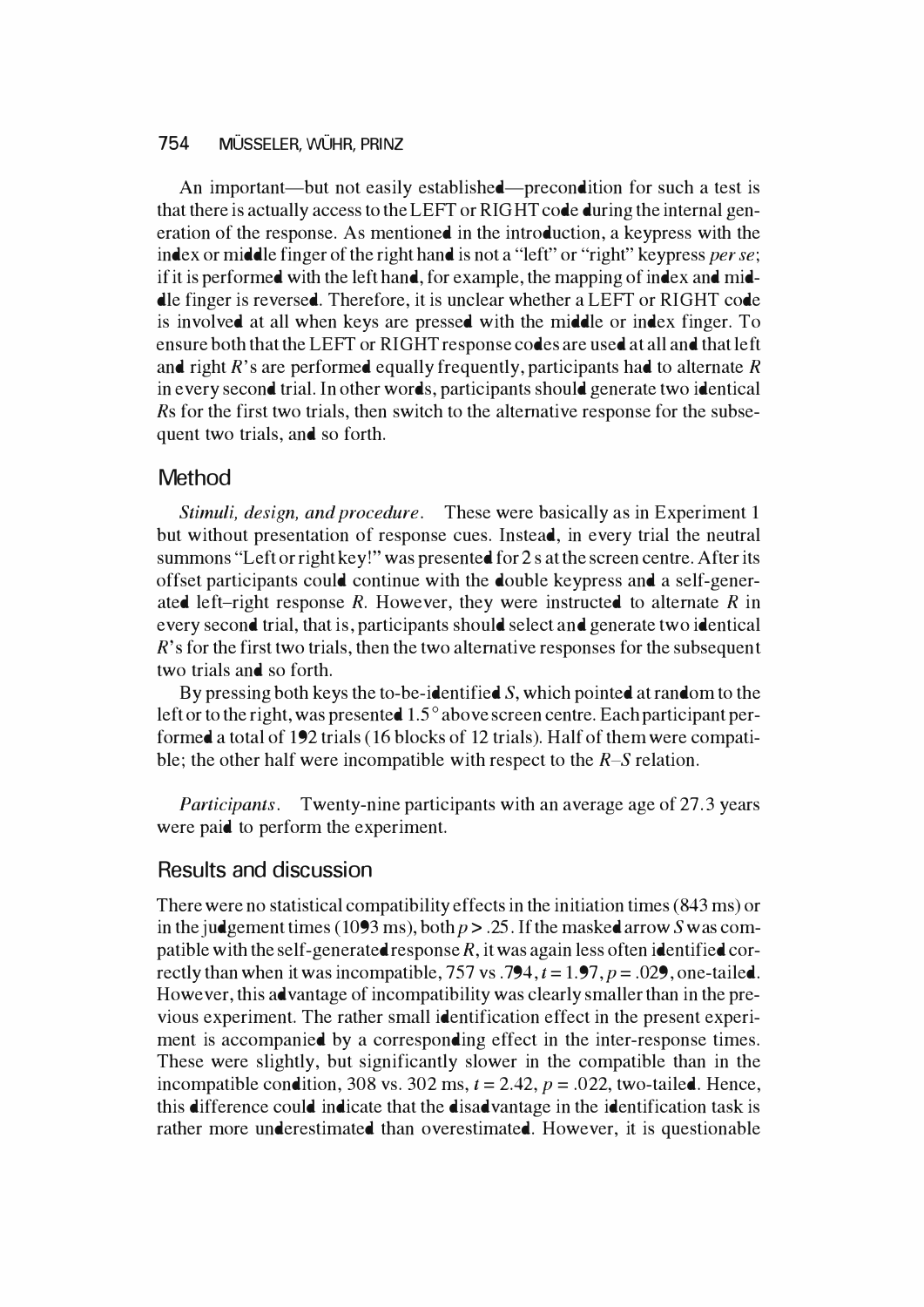whether this small latency difference can account for the small difference observed in the identification rates between compatible and incompatible S. Possibly the procedure in the present experiment did not emphasise so much the leftness or rightness of R. As mentioned before, it is not necessary to involve the LEFT or RIGHT code in an index or middle finger-keypress. Rather, an endogenously generated keypress could be initiated simply by the command to press the index or middle finger or by an alternation or repetition command with respect to the preceding  $R$ . In Experiment 1, in contrast, the rule to transform a tone into a left or right keypress is to be applied in every trial, which might have strengthened the effect.

Still, a left or right R generated completely endogenously is sufficient to produce the blindness effect. Thus, the blindness effect is not caused by a stimulus-stimulus interference between the processing of the response cue and the processing of the to-be-identified S, but by an interference that originates from an overlap of features of  $R$  and of  $S$ . Experiment 3 examined whether the intended overt feature or rather a covert feature of  $R$  produces the blindness effect.

# EXPERIMENT 3

This experiment was designed to manipulate the assumed number and types of response features that are integrated into the action-event code of R. This allows to test whether the interference between S and R originates indeed from the left or right keypresses. More precisely, the sensitivity for an arrow sharing the LEFT or RIGHT code with the intended keypress  $R$  was assumed to be decreased during the generation period of the central movement command. However, the effect may not have originated from the overt press of the intended finger but from the covert *release* of the other one. This becomes even more plausible if we assume that the most natural response tendency to a double keypress is to repeat it again (cf., the procedure in Figure 2). In order to prevent the system from doing so, the other finger is released and that is the even more demanding motor command (cf. Rosenbaum, Vaughan, Barnes, & Jorgensen, 1992). As a consequence, although the intended response may be a second press on the LEFT, the more demanding motor activity may be the release of the RIGHT finger (and *vice versa*). In that case, the effect does not owe to an interference originating from the intended pressing of  $R$ , but to a facilitation originating from the release of the opposite R.

One possibility to decide between these opposite accounts is to study the two different finger movements in isolation and to compare their ability to interfere or to facilitate with the identification of compatible and incompatible stimuli. Therefore, in Experiment 3 electronic sensor contacts instead of mouse keys were used, together with two different response cues. The first cue, two short tones or one long tone, specified the movement to be performed and the second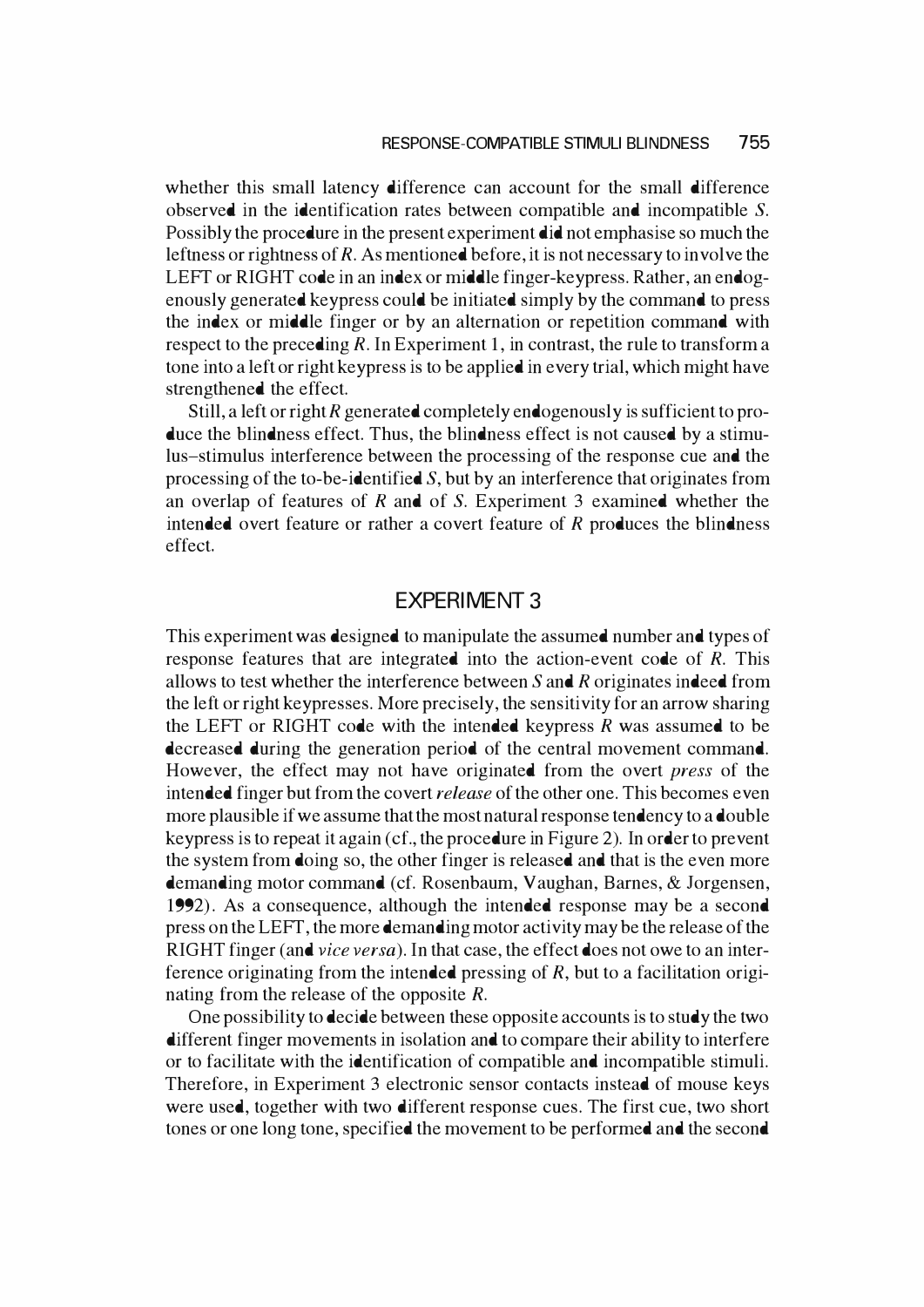cue, the written word "left" or "right," designated the finger to be used. Two short tones meant that first both keys had to be contacted simultaneously, which mimics the obligatory double keypress. Then the finger designated by the word contacted its key again while the other finger could simply rest on its contact (condition "to repeat the contact"). In the other condition, a long tone instructed the participants also to contact both keys simultaneously, but then to maintain the finger designated by the word on its key, which implied to release the other finger instead (condition "to maintain the contact"). A presumably important difference between both conditions is that in the condition "repeat the contact" the side designated by the response cue and the side where the movement has to take place correspond, unlike the condition "maintain the contact".

As a result of this design, it is possible to study the action-perception crosstalks of two different finger movements in isolation. If the motor demands of releasing a keypress are necessary and sufficient to facilitate the perception of compatible stimuli, then there should be better identification performance for stimuli compatible with the released finger in the condition "maintain the contact", but no blindness effect in the condition "repeat the contact". Conversely, if the motor demands of performing a finger keypress are necessary and sufficient to interfere with the perception of compatible stimuli, there should be the usual blindness effect with the condition "repeat the contact" but no interference with "maintain the contact".

As mentioned previously these two alternative hypotheses have in common that they explain the blindness effect as exclusive consequences of very specific motor responses (either to "maintain contact" or to "release" the key). A third hypothesis states that it is not the characteristic of a specific motor response that is responsible for the blindness effect, but rather the relative weighting of activation corresponding to the different movements that have to be performed simultaneously. Accordingly, this hypothesis would predict opposite effects in both conditions, irrespective of whether the to-be-identified stimuli are compatible to the repeat-and-maintain movement in the condition "repeat the contact" or to the maintain-and-release movement in the condition "maintain the contact".

#### **Method**

Apparatus and stimuli. Response cues now were an auditory signal that determined the response type, and the written word "left" or "right" that determined the key. The auditory signal was either a single tone of 200 ms duration or two successive tones of 40 ms duration separated by an intertone interval of 120 ms (each tone 880 Hz, 80 dB[A] presented binaurally by headphones). The single tone indicated to maintain the contact after the obligatory double contact (and to release the other key, respectively), while two tones indicated to repeat one contact (and to maintain the other key, respectively).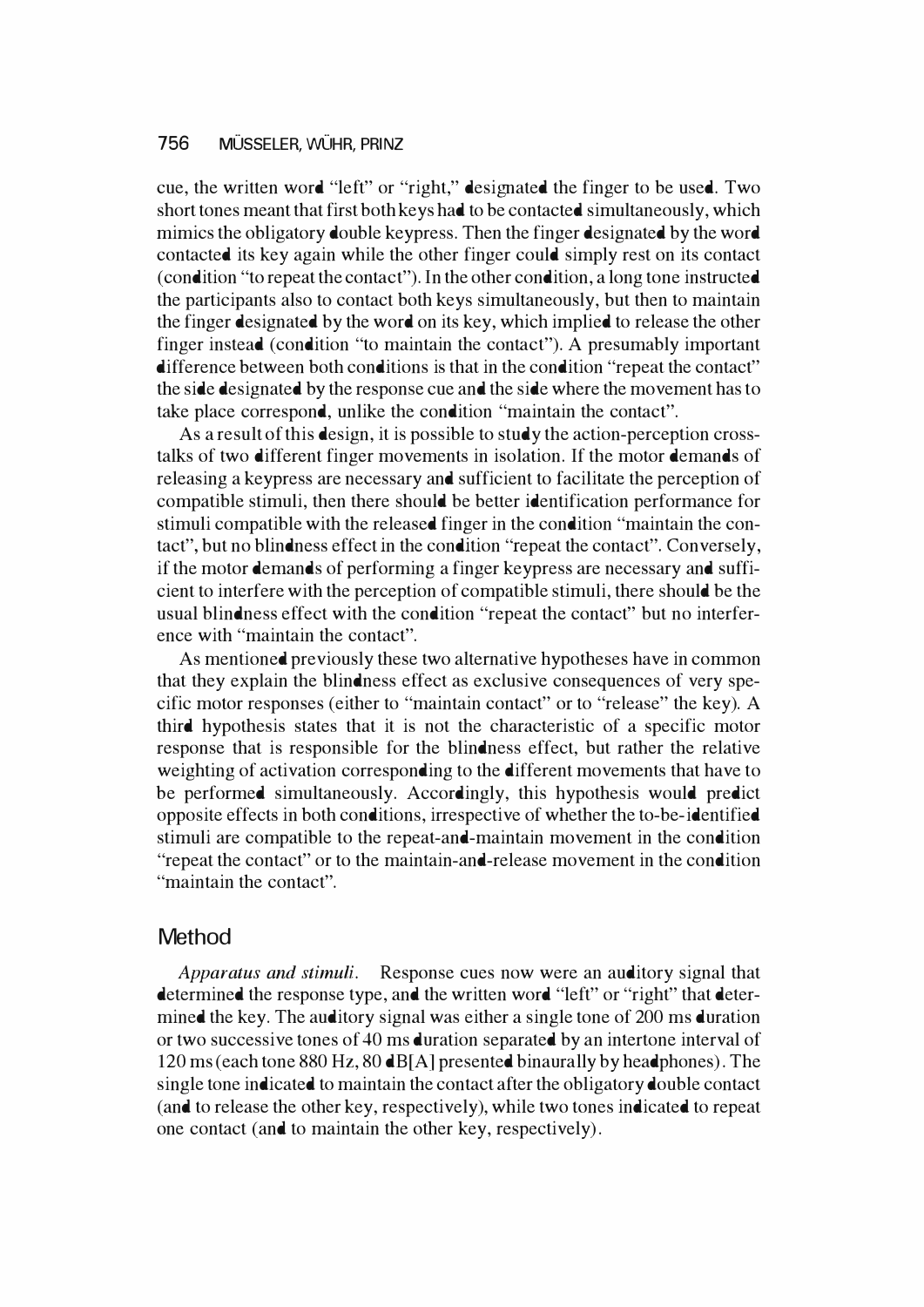Each trial started with the auditory signal (one or two tones) and after an interval of 500 ms the written words "left" or "right" appeared 1.5° below screen centre a further 500 ms. By pressing both keys the to-be-identified arrow was presented 1.5° above screen centre and was replaced by the mask after an individually adjusted presentation time (cf., the adjustment procedure in Experiment 1). As before, the mask disappeared from the screen 1008 ms after R offset and the judgement screen was presented after a further blank interval of 252 ms.

In this experiment electronic sensor contacts served as response switches. They ensured that the motor activity necessary to perform the response  *was* focused on one finger only, that is, the opposite finger remained relaxed on the switch without needing any pressure.

Design and procedure. The experiment was based on a 2 (response-cue combination)  $\times$  2 (compatibility) design. All participants were confronted with all conditions in a completely randomized order. Each one worked through 14 blocks of 16 trials (4 conditions  $\times$  4 repetitions).

After the presentation of the response cues participants were instructed to perform the double contact, that is, to put first their index and middle finger on the contact switches. Then, if the response-cue combination indicated to repeat a contact (two tones together with the word "left" or "right"), they immediately had to repeat the contact indicated by the word while maintaining the other key. If the response-cue combination indicated to maintain a contact (one tone together with the word "left" or "right"), participants had to maintain the key indicated by the word while immediately releasing the other key. In all other respects, the procedure was the same as in Experiment 1.

Participants. Fifteen male and female students at the University of Munich with a mean age of 27.7 years were paid to participate.

# **Results**

Choice errors in R were observed in only 2.7% of the trials and were independent from R-S compatibility as well as from response-cue combinations. However, the identification rates of arrows S seem to be affected by both factors: A 2  $\times$  2 ANOVA revealed a significance of their interaction with  $F(1, 14) = 8.53$ , p <sup>=</sup>.01 1 (Figure 4). When response cues indicated to repeat a contact, compatible identifications of S were worse than incompatible ones (.792 vs. .851). Indeed, a *t*-test for this comparison yielded  $t = 2.38$ ,  $p = .016$ , one-tailed. On the other hand, when response cues indicated to maintain a contact (i.e., to release the opposite key), this pattern of result was reversed, although it was far from significant, .821 vs. .809,  $t < 1$ , n.s.)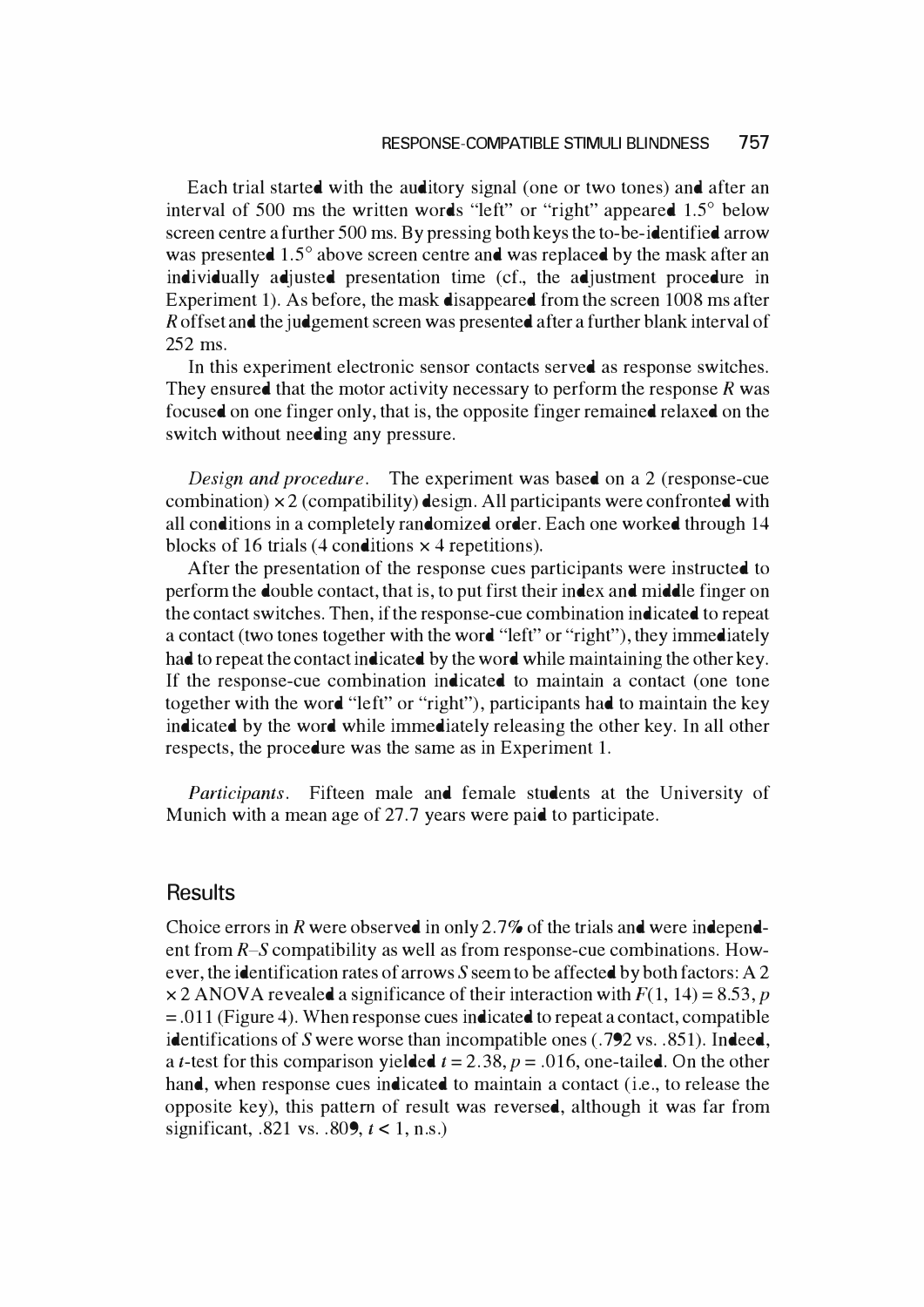

Figure 4. Mean identification probabilities (and standard errors between participants) of responsecompatible or response-incompatible masked arrows. Chance level is .5 (Experiment 3,  $N = 15$ , each bar is based on 840 observations).

The following response times were observed: The mean initiation times were 1796 ms and did not differ between response-cue conditions. The interresponse times did differ, that is, if participants had to maintain a contact, it took 341 ms to release the opposite key; if they had to repeat a contact, interresponse times, measured from the onset of the double keypress to the onset of the repetition, were only 231 ms,  $F(1, 14) = 14.55$ ,  $p = .002$ . Judgement times for S were 1175 ms. There were no statistically significant effects in the response times as to compatibility (always  $p > .15$ ).

# **Discussion**

In this experiment participants had to respond to a combination of two response cues. If participants heard two short beeps and read the words "left" or "right" they had to repeat the contact with the designated finger while leaving the other finger relaxed on its key (condition "repeat the contact"). If participants heard one long tone and read one of the words, they had to maintain the contact with the designated finger and to release the other finger from the key instead (condition "maintain the contact"). In the condition "repeat the contact", participants were significantly worse in identifying stimuli compatible to the side of the single repetition as compared to incompatible stimuli. Since the other finger could simply rest on its contact, this finding rules out the possible alternative that the standard blindness-effect reported so far emerges from the covert release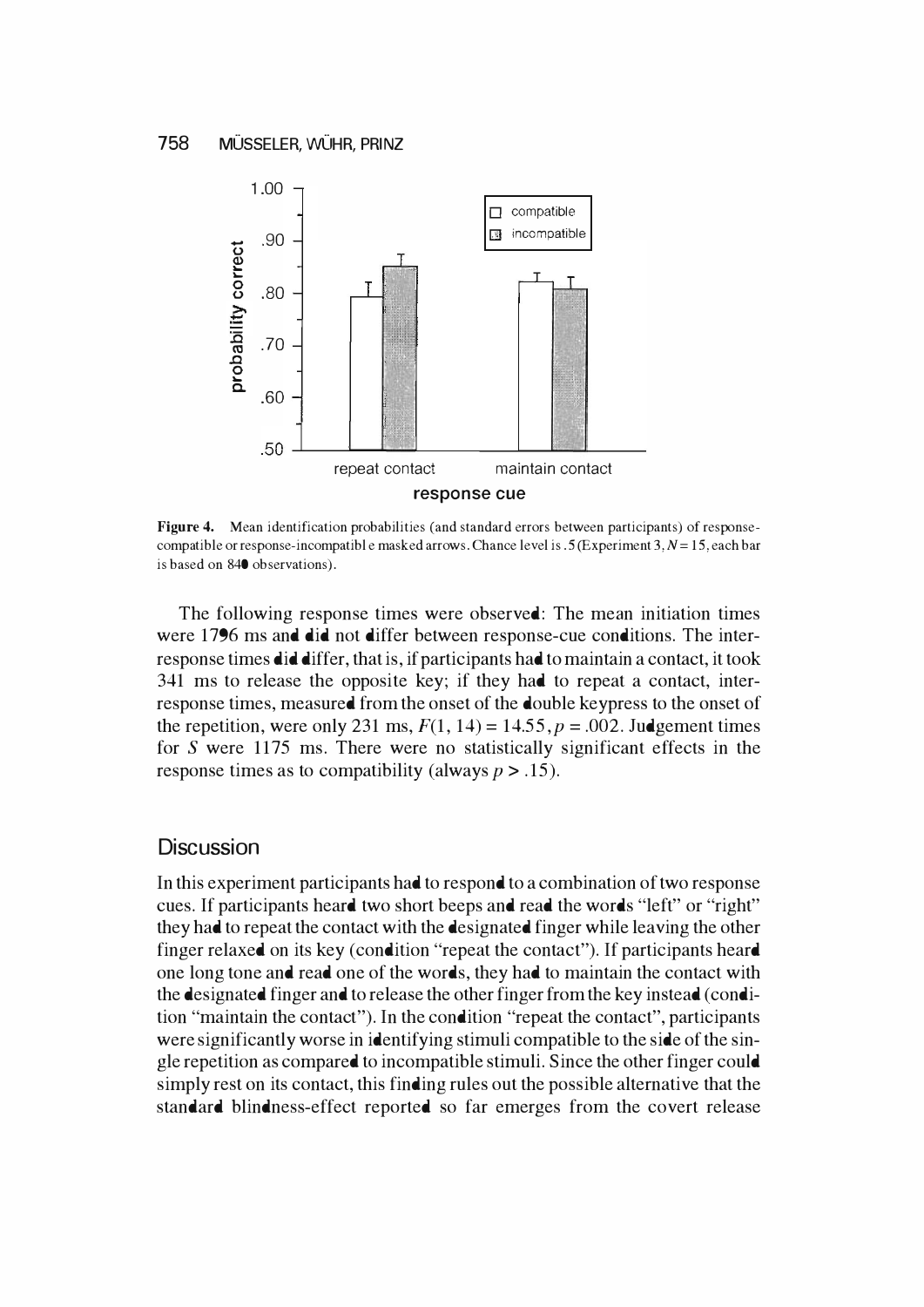movement of that finger. In the condition "maintain the contact", identification performance did not differ in dependence of compatibility.

An obvious explanation of this pattern of results is that the action code to perform the task in the condition "maintain the contact" involve both a LEFT and RIGHT code, one of which is connected with a MAINTAIN tag and the other with a RELEASE tag. As thus the action code contains inconsistent tendencies, one that represents the motor activity and one that represents the overt instructional action goal, they seem to nullify each other. If they represent consistent tendencies—which is the more usual situation in the condition "repeat" the contact"—the standard blindness effect is observed. Although this condition implicitly requires also to "maintain the opposite contact", the main difference to the previous condition is that the overt response and the instructional component correspond.

Another critical test of this idea would be a condition that reverses not only the motor demands but also the instructional goal; that is, instead of "maintain the contact" it would be explicitly stated to "lift the opposite finger". Then both components are also consistent, but contradict the response cue. In fact, a nearly identical condition has already been realized in an experiment conducted by Miisseler and Hommel (1997a, Exp. 5). In that experiment, the response cue was a left- or right-pointing arrow, but the instruction required to respond with the opposite R; so, if the response cue was " $\lt$ ", R had to be a right keypress and vice versa. The result was that the blindness effect went with this reversal, that is, the identification of S was impaired when it was compatible with the to-be-executed response. Obviously, crucial for the blindness effect is both motor activity, necessary to perform the overt response, and a consistent instructional and accordingly intended action goal.

A final question concerning the results of Experiment 3 is whether the identification rates are affected by the different inter-response times. Surprisingly, after the double contact participants are 110 ms faster to repeat the contact than to release the opposite finger in the condition to maintain it. Note that the repetition response includes the release of the contact switch in between, so that the maintained response seems to be even more slowed down. Nevertheless, for two reasons we assume that this decline is only a matter of the different response types and does not owe to the processes that translate the response cues into the demanded response. First, because the instruction stressed to maintain the keypress, introspective reports from several observers indicates that the system tends to "wait" for the afferent signals of the to-be-maintained contact before it proceeds with lifting the opposite finger. And second, in this condition the end posture of the response is rather uncomfortable (ie., maintaining one finger while lifting the other). This might also increase the interresponse times (cf., Rosenbaum et aI., 1992). In any case, the large initiation times of nearly 1800 ms clearly point to a prior translation process.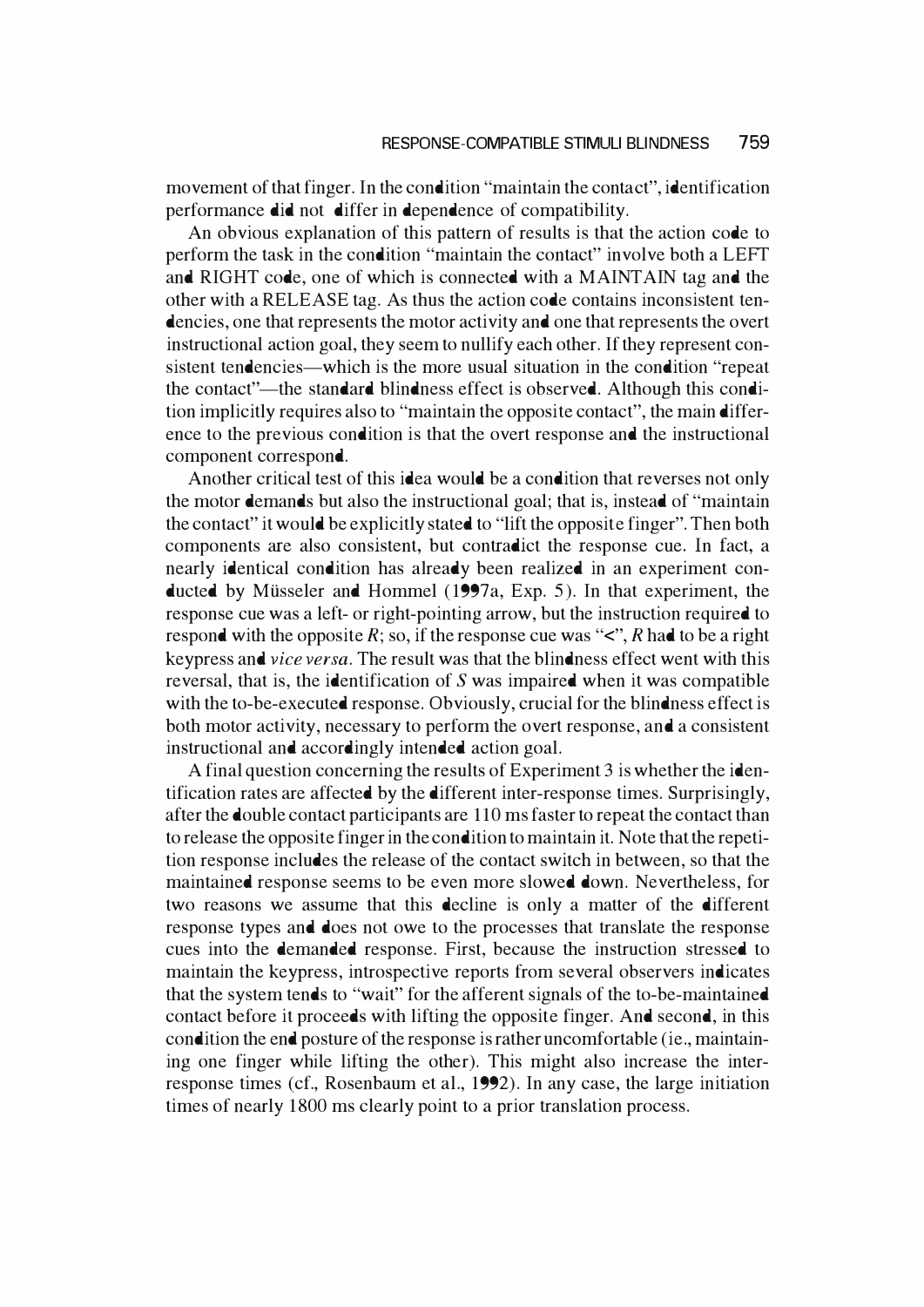# **GENERAL DISCUSSION**

When participants are engaged in action-control processes, previous studies have shown a general impairment in a perceptual task that has no or only little feature overlap with the action-control task (De Jong, 1993; De Jong & Sweet, 1994; Ruthruff et al., 1995). The present study is concerned with more specific impairments recently observed by Miisseler and Hommel (1997a, b). In particular, when participants performed a left or right keypress  $(R)$  and were asked to identify a left or right arrow  $(S)$  in parallel, they performed worse with compatible relationships of keypress and arrow than on incompatible trials ("blindness to response-compatible stimuli"). The question was whether and how variations in the response-specifying stimuli (response cues) lead to different codings of R that thus affect the occurrence and/or the size of the perceptual impairment.

Experiment 1 shows that the blindness effect occurred independent of whether a translation process is necessary prior to response execution or not.  $R$ was specified by a spatially coded or frequency-coded response cue. A frequency-coded tone has to be translated into a LEFT or RIGHT code prior to response execution, whereas a spatially coded tone shows an inherent feature overlap with the to-be-generated R and is thus assumed to generate R almost automatically (e.g., Hommel, 1997; Kornblum, 1992; Prinz, 1990). As the results show substantial blindness effects of approximately equal size, more inherent features of  $R$  seem to affect  $S$  identification. In order to support this conclusion, in Experiment 2 the response cue was omitted and participants had to intend and to generate  $R$  endogenously. Because the blindness effect should not result from stimulus-stimulus interference and should not be affected by the  $S-R$  translation mode, the blindness effect was expected again. The results confirmed this prediction suggesting that the critical activation responsible for the blindness effect comes from endogenous sources.

Finally, Experiment 3 was designed to separate the feature of  $R$  that is responsible for the effect. In the experiments so far, the observed blindness effect has been interpreted with respect to the instructionally intended keypress, which was performed after an obligatory double keypress. However, in order to perform this task, participants had to lift their opposite finger in parallel which could also have been the critical movement for the effect to appear. As a consequence, although the instructionally intended response may be "left," the more demanding motor activity could have been that for lifting the "right" finger and vice versa. In that case, the effect would not owe to an interference resulting from the intended pressing of  $R$ , but to a facilitation from lifting the opposite  $R$ . The findings of Experiment 3 clearly rules out this possibility. In the condition "repeat the contact" the motor activity necessary to perform  $R$  can be focused on the intended finger only, while the opposite finger can stay relaxed on the sensor contact. Nevertheless, the blindness effect was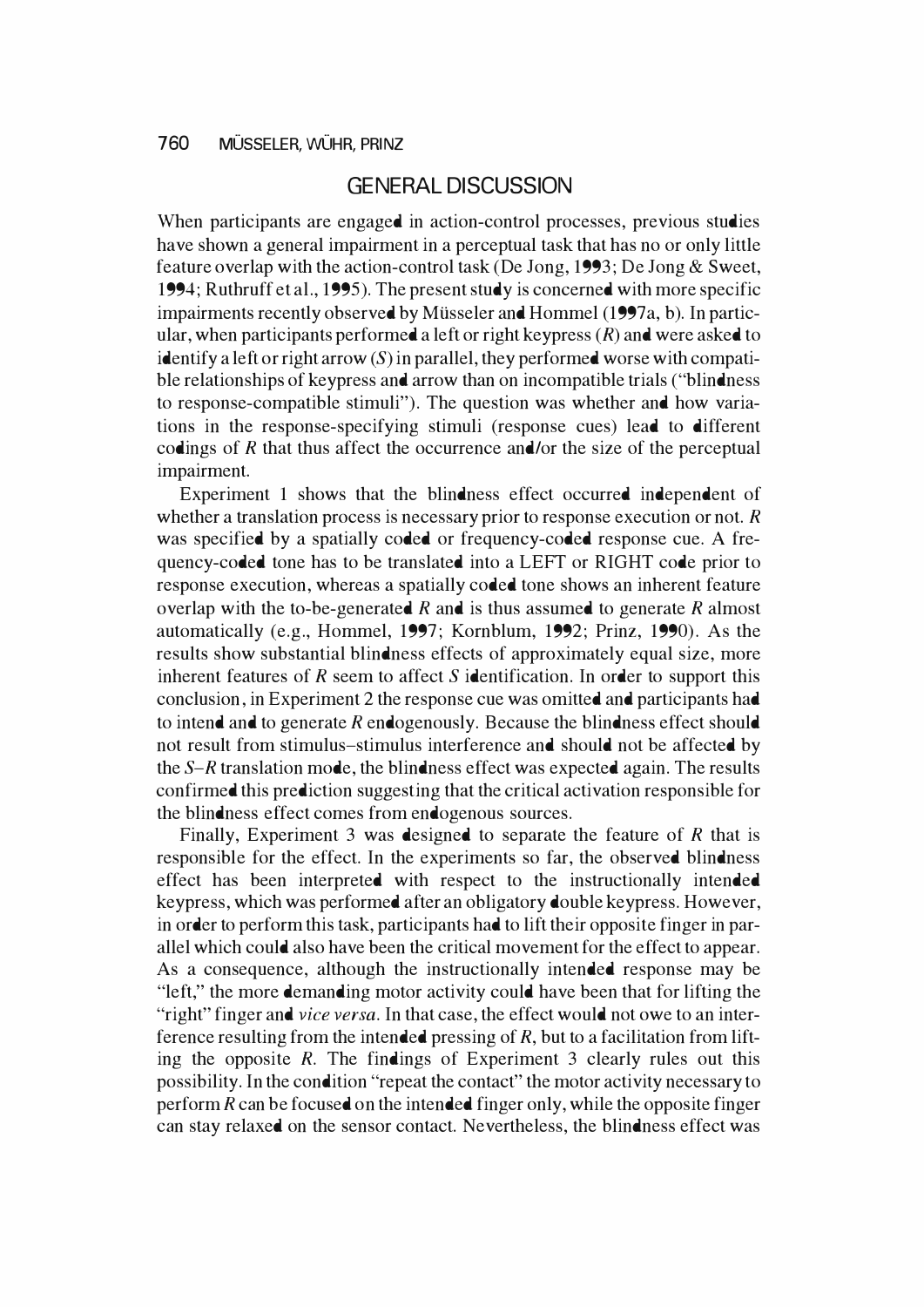observed under this condition, showing that the effect is not due to facilitation from lifting the opposite *.* 

In the condition "maintain the contact", identification performance showed no comparable tendency for the lifting movement. An obvious explanation of this result is that the action code to perform this task involves both an instructional LEFT or RIGHT tendency to maintain the keypress and an opposite LEFT or RIGHT tendency to lift the other finger. Thus, the action-event code was assumed to consist of both spatial components, one of which is connected with the MAINTAIN tag, the other with the RELEASE tag. Because the action code thus contains inconsistent tendencies, they nullify each other. If they represent consistent tendencies—which is the more usual situation in the condition "repeat the contact"—the standard blindness effect is observed. This pattern of results shows that it needs both motor activity for performing the overt response and a consistent instructional and accordingly intended action goal for the blindness effect to occur.

That an intended action goal as well as a corresponding motor activity is crucial, can be easily integrated in the effect-oriented view of action control mentioned earlier. However, the idea that actions are selected and initiated by anticipating their intended sensory effects, needs the extension that action effects could refer to any kind of response- or action-contingent events (e.g., Aschersleben & Prinz, 1997; Hommel, 1997; Meltzoff, Kuhl, & Moore, 1991; Miisseler & Hommel, 1997a; Prinz, 1997; ZieBler, 1998). Only this extension allows to postulate a feature overlap between a spatial keypress and a symbolic arrow, that is, between the present  $R$  and  $S$ . According to Greenwald and Shulman (1973), symbolic arrows are even ideomotorically compatible to a left or right response, that is, their stimulus code resembles features that also exist in the response feedback. On the other hand, a spatial left or right response is much less "left" or "right" than it appears at first sight. The "leftness" and "rightness" of a response is also determined by the experimental and instructional context. A stimulus can be compatible to a response with reference to the observer's left or right arm, to his/her left or right finger of one hand, or to some left or right landmark in his/her extra-personal space. So the present findings take some overburdence in the stimulus-response relation for granted (Greenwald, 1970).

From that, the question immediately follows why the present blindness effect reveals an impairment and not a facilitation with a compatible  $R-S$  relationship. Since the seminal work of Fitts and colleagues (Fitts & Deininger, 1954; Fitts & Seeger, 1953) the opposite is well known, that is, compatible  $S-R$ mappings generally reveal better performance than an incompatible mapping. The basic difference in the procedure is that in a standard  $S-R$  compatibility task observers are confronted with a single-task situation, that is, they are confronted with a stimulus for which they select and execute a response as fast and correctly as possible. As a result a compatible mapping between  $S$  and  $R$  allows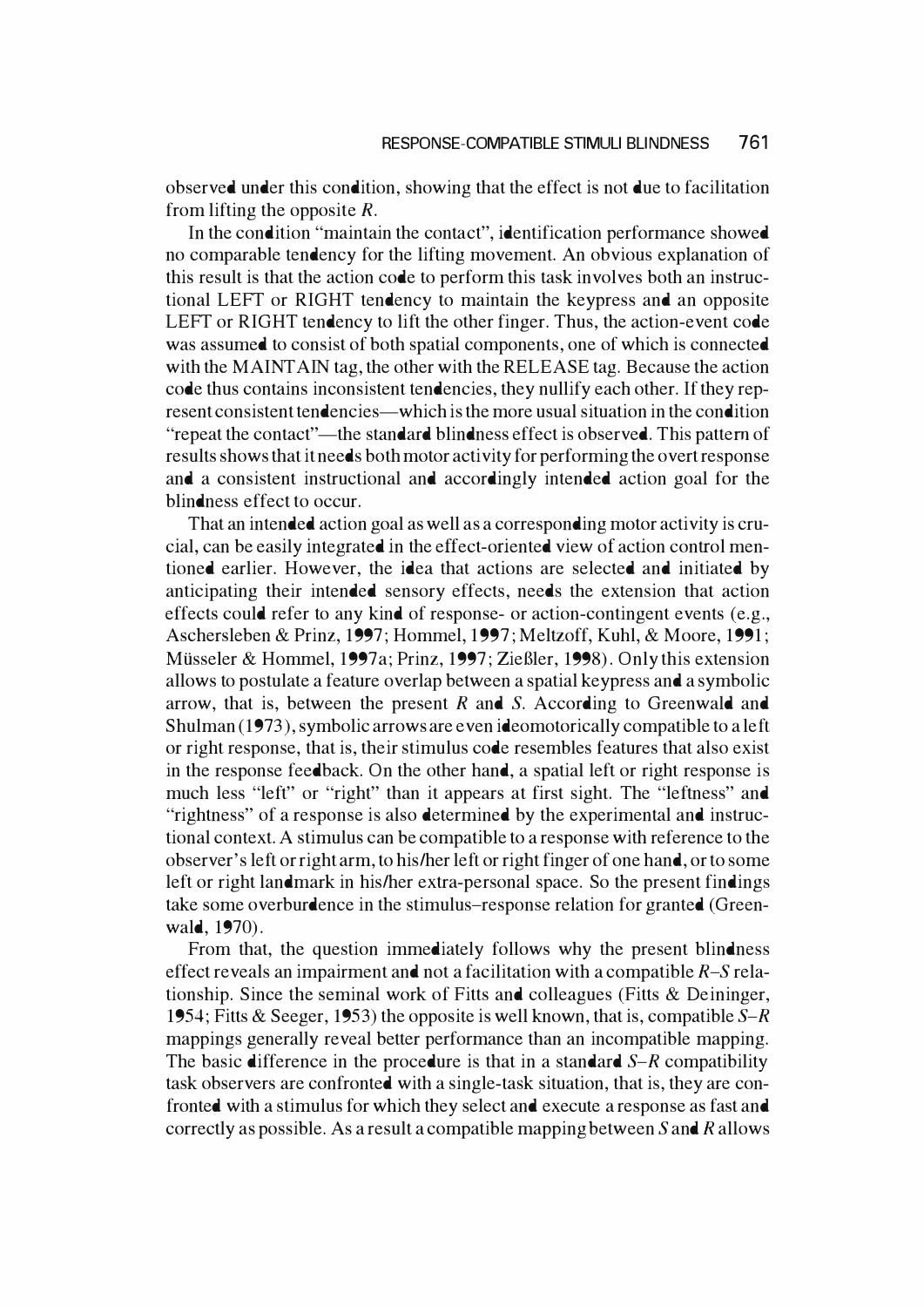for much faster and less error-prone responses than an incompatible mapping. Note that in the dual-task situation where the blindness effect is observed  $R$  is selected and prepared in advance, and only thereafter S is presented. Additionally, the main dependent measure is identification probability, not response latency.

Thus, several aspects can account for the discrepancy observed between the standard S-R compatibility task and the identification task of this paper: With regard to a first account, both tasks base on and have access to different levels of representations. Therefore, dissociations between perception and action come with no surprise and are indeed often found (e.g., Aglioti, DeSouza, & Goodale, 1995; Aschersleben & Miisseler, 1999; Neumann & Miisseler, 1990; but see Franz, Gegenfurtner, Biilthoff, & Fable, 2000). These dissociations do not necessarily contradict our idea of a common representation of both domains (see earlier); the account only postulates that response generation and perceptual judgement also take into account other stages of processing. However, within such a view it remains to be clarified why the results between both tasks are even reversed.

With regard to a second account, both the blindness task and the standard S-R compatibility task measure two sides of the same coin and differ only in their temporal characteristics. It is possible that the access to the LEFT or RIGHT code is impaired only when the response is already selected and prepared—in other words, when the code is already bound to other action features forming the action-event code (Hommel, 1997; Hommel et al., 2000; Müsseler, 1999). Before that it can be integrated into the action plan, thus enabling facilitation. Indirect hints for this temporal account come from a series of experiments recently conducted by Stoet (1998; Stoet & Hommel, 1999). His starting point was that preparing a response should not only interfere with the perception of feature-sharing stimuli, but with the preparation and execution of another feature-sharing response as well. He used a dual-task paradigm in which one twochoice task was nested into a second two-choice task. The results showed that the response latency to a second stimulus is reduced when it is presented in close temporal succession with a first, feature-sharing stimulus. However, when the stimuli were temporarily more separated, this response was significantly delayed. Thus, facilitation and interference could depend on the temporal characteristics of presentation; however, the facilitation effects in the study of Stoet (1998; Stoet & Hommel, 1999) were always small and less clear than the corresponding interference effects.

Finally, with regard to a third account, both tasks recruit mostly independent mechanisms. In this view, the blindness effect demonstrated in this study is not so much a matter of compatibility, but a matter of inhibition well-known from other phenomena. For example, the term repetition blindness refers to the effect that participants often fail to detect the occurrence of a repeated item under rapid serial visual presentation (e.g., Kanwisher, 1987, 1991; Kanwisher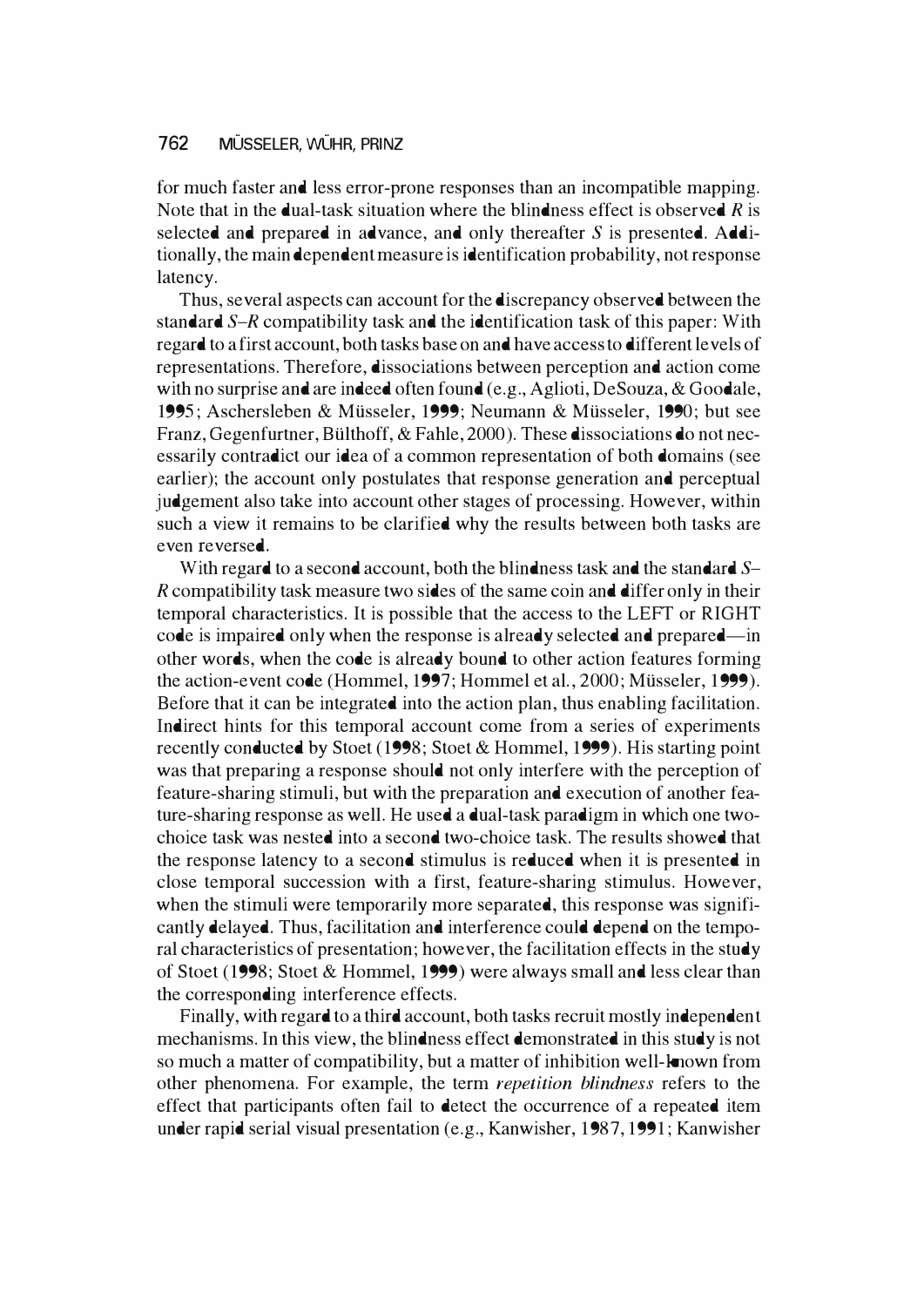& Potter, 1989, 1990; Park & Kanwisher, 1994). Among others, Luo and Caramazza (1995, 1996; see, however, Chun & Cavanagh, 1997) localize this effect at the stimulus-encoding stage, assuming that the sensitivity of a recognition unit is briefly reduced before recovering to its resting level. At first sight, this formulation of a brief period of insensitivity seems to be able to account for the present blindness effect as well (see Miisseler & Hommel, 1997a). Recent evidence, however, shows that this is not very likely (Wühr  $\&$  Müsseler, 2000). Using a timed-response method, where participants had to synchronize  $R$  with the third of three beeps, Wiihr and Miisseler (2000) found the blindness effect for response-compatible stimuli within a period of 2 s before the execution of  $R$ . This finding clearly contradicts a brief period of insensitivity and suggests that the present blindness effect is due to a more durable state of the cognitive system when it is involved in response preparation.

Other possibly related phenomena are the so-called inhibition-of-return or the negative-priming effect. *Inhibition of return* refers to the second phase of a biphasic cueing effect. If presented briefly before a target stimulus, spatial cues appearing at or near the location of the target are known to facilitate the target's detection and identification even if the cue-target relationship varies randomly. If the cue-target interval increases, however, facilitation turns into interference, that is, detection and identification is worse at cued than at uncued locations (e.g., Posner & Cohen, 1984). This latter part of the effect has been taken to reflect a preference for novelty in visual scanning and looking behaviour: Already attended (and possibly foveated) locations are tagged as old and are inhibited, that way increasing the likelihood for new locations to attract attention. However, there are at least two reasons for doubting that the blindness effect can be understood as a variant of the inhibition-of-return phenomenon: First, as Kwak and Egeth (1992) have demonstrated, itis not the repetition of stimulus features, such as colour or orientation, that produces the inhibition, but the repetition of *spatial* locations. Repeating positions **does** not necessarily imply repeated stimulation of identical retinal locations. For instance, orienting attention to a position defined in object-intrinsic coordinates has been shown to hamper the detection of subsequent targets at the same position, even if the object has been moved or rotated in between (Gibson & Egeth, 1994; Tipper, Driver, & Weaver, 1991; Tipper, Weaver, Jerreat, & Burak, 1994). However, some kind of positional identity between cued location and target location must exist for inhibition of return to occur. Second, inhibition of return seems to be closely related to the control of eye movements. Rafal, Calabresi, Brennan, and Sciolto (1989) provided evidence that inhibition for a spatial position only occurs if an eye movement to that location is programmed, independent of whether the programming is exogeneously or endogeneously controlled, and of whether the programme is actually carried out or not. It is hard to see how such spatial factors could have played a role in producing the effects we have found since the location of the to-be-identified stimulus was always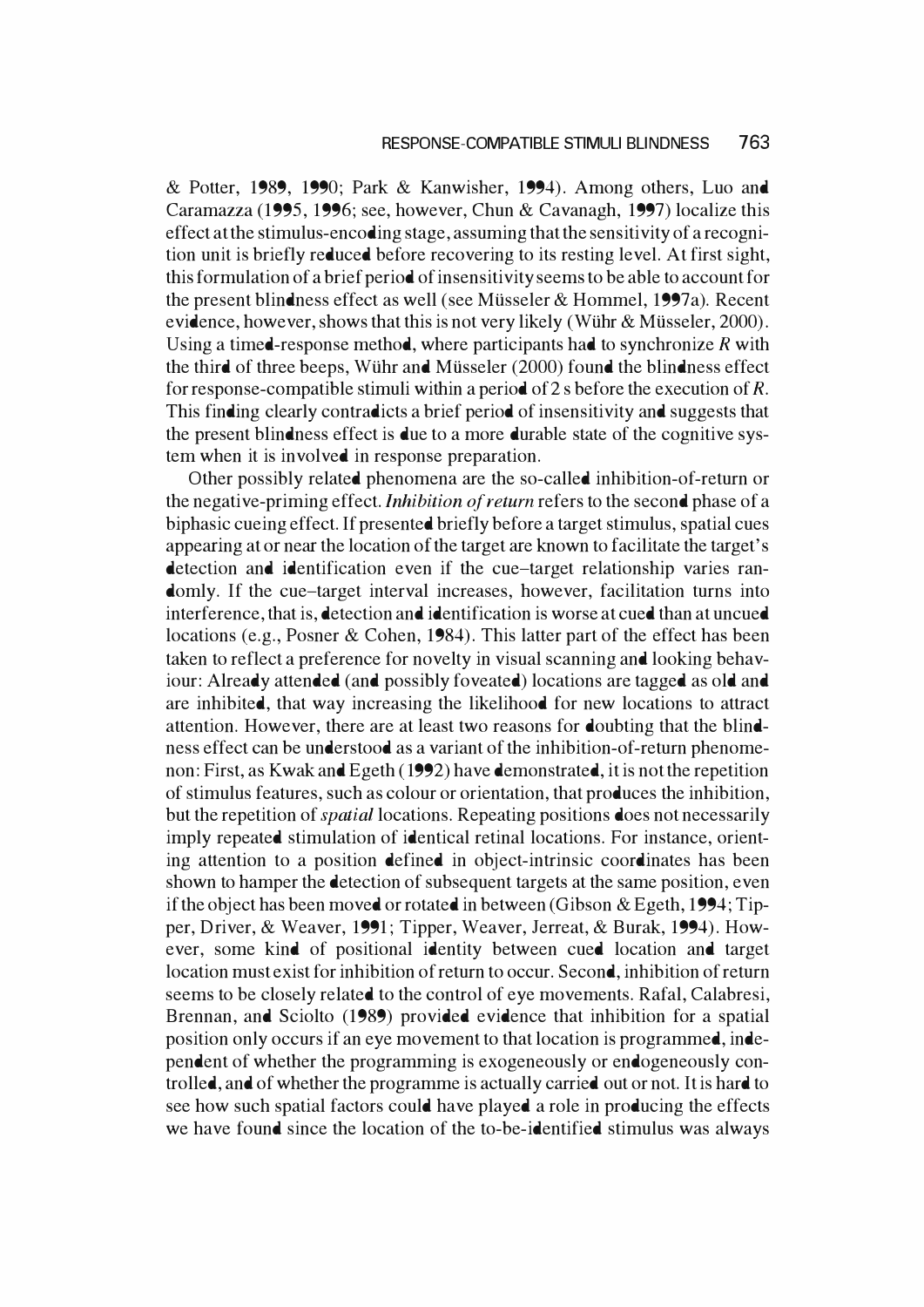the same, independent of whether the stimulus was response compatible or incompatible.

Negative priming refers to the finding that observers are often slower to respond to stimuli they have just ignored than to stimuli they have not seen at all (for an overview, see Fox,  $1995$ ). For example, observers are presented with displays containing two superimposed figures; the target figure is printed in red, whereas the to-be-ignored distractor figure is presented in green. Observers' task is to name the target as rapidly as possible. When in the subsequent trial the distractor becomes the target, naming latencies are slower than they are when the present target and the previous distractor are unrelated (e.g., Tipper, 1985). This slowing down is assumed to reflect residual inhibition applied to the irrelevant stimulus in the preceding trial and this inhibition seems to be limited to features relevant for the task or the response, respectively.

However, it is difficult to identify a comparable inhibition mechanism in our experiments. One might argue that the lateralized response to the response cue must be temporarily suppressed before execution because a double keypress is required before. Thus, the left and right direction is transiently inhibited and the blindness effect could reflect a residuum of this inhibitory mechanism. On the other hand, there is ample evidence that the effect emerges also without the double keypress (Wühr  $\&$  Müsseler, 2000), making this inhibitory mechanism not very likely.

Nevertheless, it cannot be excluded that phenomena such as repetition blindness, inhibition of return, negative priming, and the present blindness effect are different reflections of the same basic processing principle. Further research is clearly needed to clarify the relation between these various phenomena.

## **REFERENCES**

- Aglioti , S., DeSouza, J.F.X., & Goodale, M.A. (1995). Size-contrast illusions deceive the eye but not the hand. Current Biology, 5, 679-685.
- Alluisi, E.A., & Warm, J.S. (1990). Things that go together: A review of stimulus-respons e compatibility and related effects. In R.W. Proctor & T.G. Reeve (Eds.), Advances in psychology: Vol. 65. Stimulus-respons e compatibility : An integrate d perspective . (pp. 3-30). Amsterdam : North-Holland.
- Aschersleben , G., & Mlisseler, J. (1999). Dissociations in the timing of stationary and moving stimuli. Journal of Experimental Psychology: Human Perception and Performance, 25, 1709-1720.
- Aschersleben , G., & Prinz, W. (1997). Delayed auditory feedback in synchronization . Journal of Motor Behaviour, 29, 35-46.
- Chun, M.M. , & Cavanagh, P. (1997). Seeing two as one: Linking apparent motion and repetition blindness. Psychological Science, 8, 74-79.
- **Decety, J., & Grèzes, J. (1999). Neural mechanisms subserving the perception of human actions.** Trends in Cognitive Sciences, 3, 172-178.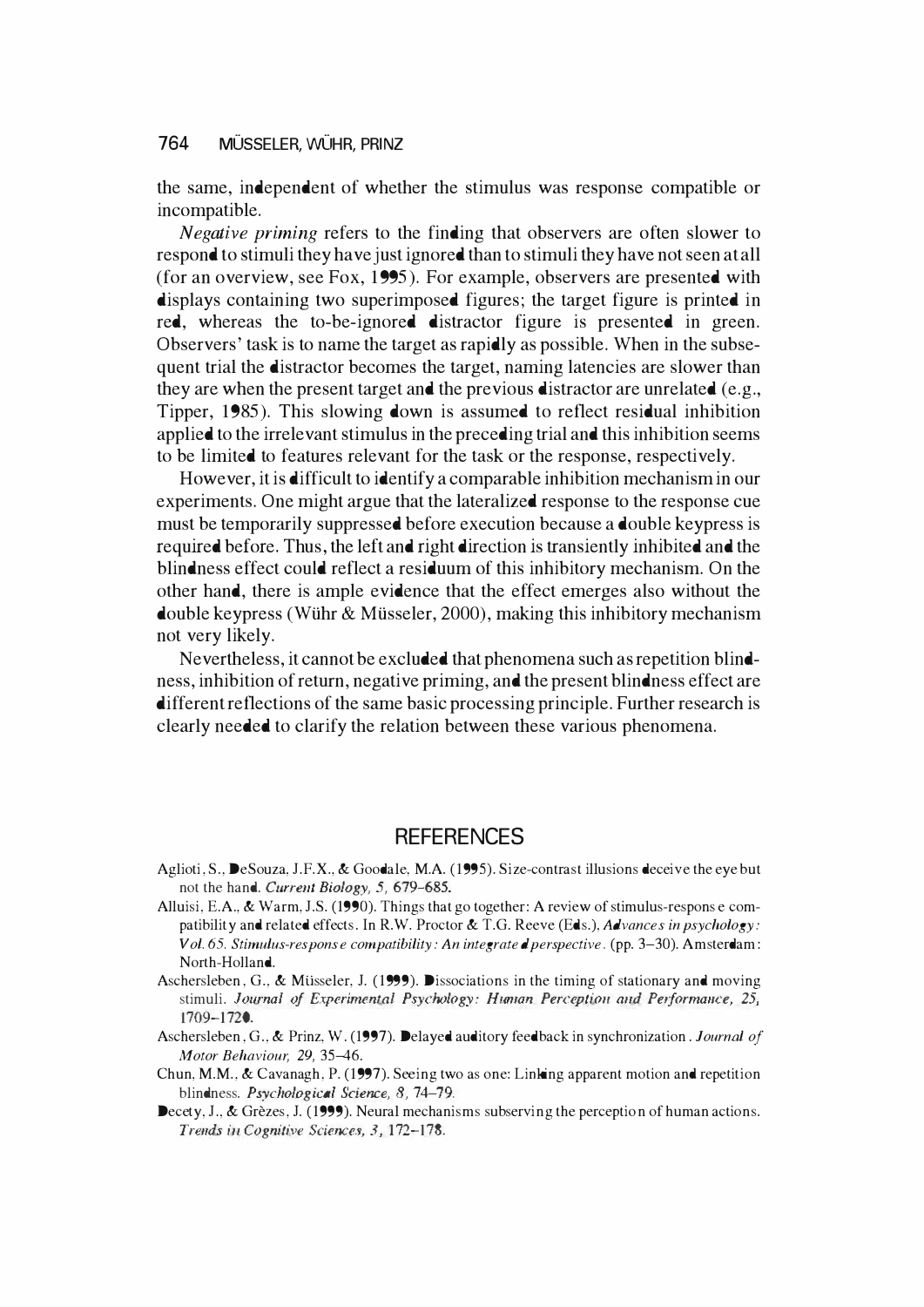- **De Jong, R. (1993). Multiple bottlenecks in overlapping task performance.** Journal of Experimental Psychology: Human Perception and Performance, 19, 965-980.
- De Jong, R., & Sweet, lB. (1994). Preparatory strategies in overlapping-tas k performance . Perception and Psychophysics, 55, 142-151.
- Di Pellegrino, G., Fadiga, L., Fogassi, V., Gallese, V., & Rizzolatti, G. (1992). Understandin g motor events: A neurophysiological study. Experimental Brain Research, 91, 176-180.
- Fitts, P.M., & Deininger, M.I. (1954). S-R compatibility: Correspondence among paired elements within stimulus and response codes. Journal of Experimental Psychology, 48, 483-492.
- Fitts, P.M., & Seeger, C.M. (1953). S-R compatibility: Spatial characteristic s of stimulus and response codes. Journal of Experimental Psychology, 46, 199–210.
- Fox, E. (1995). Negative priming from ignored distractors in visual selection : A review . Psychonomic Bulletin and Review, 2(2), 145-173.
- Franz, V., Gegenfurtner , K.R., Billthoff, H.H., & Fable, M. (2000). Grasping visual illusions : No evidence for a dissociation between perception and action. *Psychological Science*, 11, 20–25.
- Gallese, V., Fadiga, L., Fogassi, L., & Rizzolatti, G. (1990). Action recognition in the premotor cortex. Brain, 119, 593-609.
- Gibson, B.S., & Egeth, H. (1994). Inhibition of return to object-based and environment-based locations. Perception and P sychophysics, 55, 323-339.
- Greenwald , A.G. (1970). Sensory feedback mechanisms in performance control: With special reference to the ideo-motor mechanism. Psychological Review, 77, 73-99.
- Greenwald , A.G., & Shulman, H. (1973). On doing two things at once: II. Elimination of the psychological refractory period effect. Journal of Experimental Psychology, 101, 70-76.
- Hoffinann, J. (1993). Vorhersage und Erkenntnis. Die Funktion von Antizipationen in der menschliche n Verhaltenssteuerun  $g$  [Prediction and knowledge: The function of anticipation for human action control] Göttingen, Germany: Hogrefe.
- Hommel, B. (1997). Toward an action concept model of stimulus-respons e compatibility . In B. Hommel & W. Prinz (Eds.), Theoretical issues on stimulus-respons e compatibility (pp. 281– 320). Amsterdam: North-Holland.
- Hommel, B. (1998). Perceiving one's own action—and what it leads to. In J.S. Jordan (Ed.), System theories and a priori aspects of perception (pp.  $143-179$ ). Amsterdam: North-Holland.
- Hommel, B., Müsseler, J., Aschersleben, G., & Prinz, W. (2000). The theory of event coding (TEC): A framework for perception and action. Manuscript submitted for publication.
- James, W. (1890). The principles of psychology. New York: Holt.
- Kanwisher, N.G. (1987). Repetition blindness: Type recognition without token individuation. Cognition, 27, 117-143.
- Kanwisher, N.G. (1991 ). Repetition blindnes s and illusory conjunctions : Errors in binding visual types with visual tokens. Journal of Experimental Psychology: Human Perception and Performance, 17, 404-421.
- Kanwisher, N.G., & Potter, M.C. (1989). Repetition blindness: The effects of stimulus modality and spatial displacement. Memory and Cognition, 17, 117-124.
- Kanwisher, N.G., & Potter, M.C. (1990). Repetition blindness: Levels of processing. Journal of Experimental Psychology: Human Perception and Performance, 16, 30-47.
- Kornblum , S. (1992). Dimensional overlap and dimensional relevance in stimulus-respons e and stimulus-stimulus compatibility. In G.E. Stelmach & J. Requin (Eds.), Tutorials in motor behaviour (Vol. 2, pp. 743-777). Amsterdam: North-Holland.
- Kornblum , S., Hasbroucq, T., & Osman, A. (1990). Dimensional overlap : Cognitive basis for stimulus-response compatibility: A model and taxonomy. Psychological Review, 97, 253-270.
- Kwak, H.W., & Egeth, H. (1992). Consequence s of allocating attention to locations and to other attributes. Perception and Psychophysics, 51, 455-464.
- Lotze, H. (1852). Medicinische Psychologie oder Physiologie der Seele [Medical psychology or the physiology of the mind]. Leipzig, Germany: Weidmann.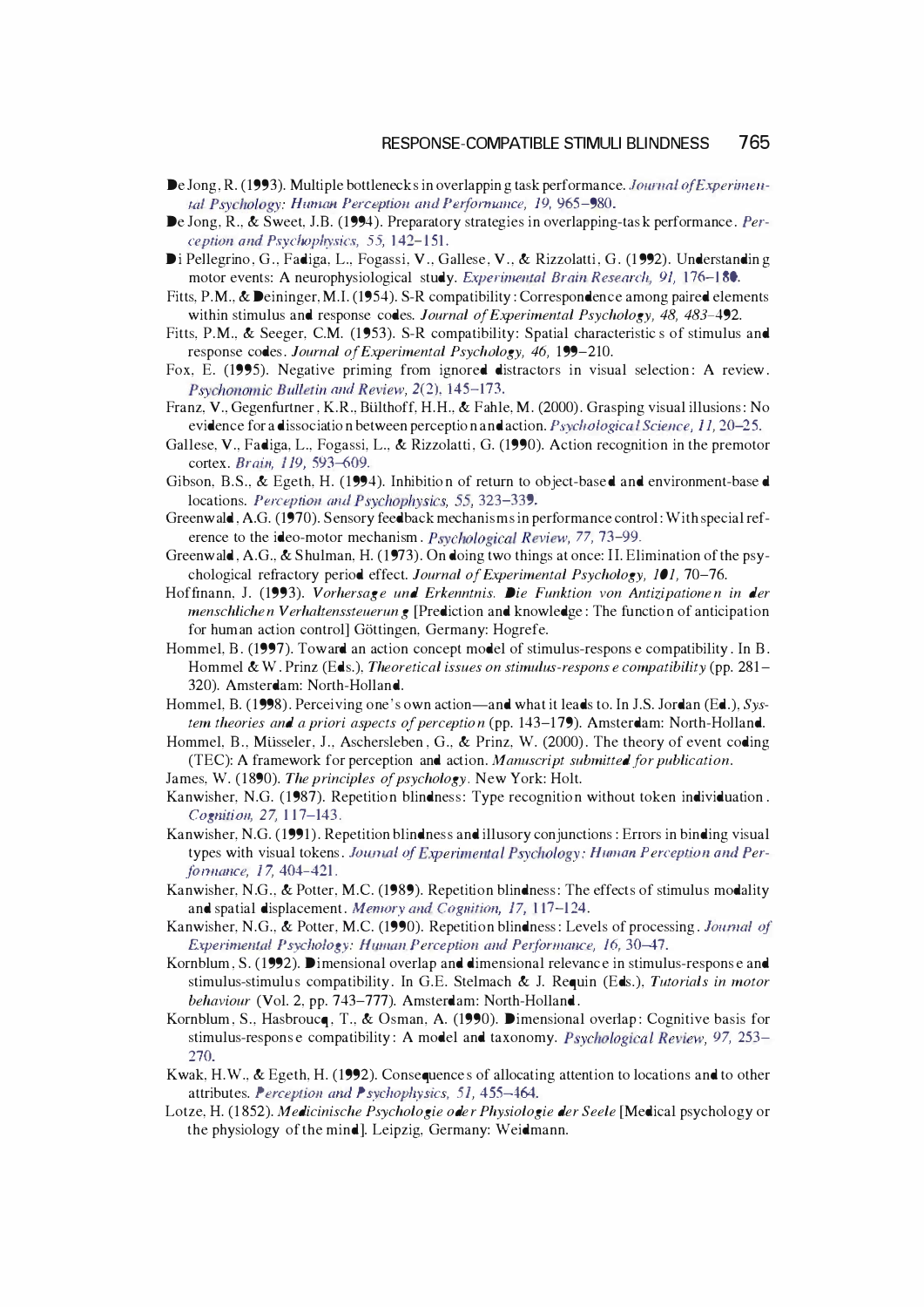#### .. .. 766 MUSSELER, WUHR, PRINZ

- Luo, C.R., & Caramazza, A. (1995). Repetition blindnes s under minimum memory load: Effects of spatial and temporal proximity and the encoding effectivenes s of the first item. Perception and Psychophysics, 57, 1053-1064.
- Luo, C.R., & Caramazza, A. (1996). Temporal and spatial repetition blindness: Effects of presentation mode and repetition lag on the perception of repeated items. Journal of Experimental Psychology: Human Perception and Performance, 22, 95-113.
- McCann, R.S., & Johnston, J.C. (1992). Locus of the single-channel bottleneck in dual-task interference. Journal of Experimental Psychology: Human Perception and Performance, 18, 471– 484.
- Meltzoff, A.N., Kuhl, P.K., & Moore, M.K. (1991). Perception , representation , and the control of action in newborns and young infants : Towards a new synthesis. In MJ. Weiss & P.R. Zelazo (Eds.), Newborn attention: Biological constraints and the influence of experience (pp. 377- 411). Norwood, NJ: Ablex Press.
- Müsseler, J. (1995). Wahrnehmung und Handlungsplanung. Effekte kompatibler und inkompatible r Reize bei der Initiierung und Ausführung von Reaktionssequenze n [Perception and action planning : Effects of compatible and incompatible stimuli during initializing and performing reaction sequences]. Aachen, Germany: S haker.
- Mlisseler, J. (1999). How independent from action control is perception? An event-coding account for more equally-ranked crosstalks . In G. Aschersleben , T., B achmann, & J. Mlisseler (Eds.), Cognitive contributions to the perceptio n of spatial and temporal events (pp. 121- 147). Amsterdam: Elsevier.
- Mitsseler, J., & Hommel, B. (1997a). Blindnes s to response-compatible stimuli. Journal of Experimental Psychology: Human Perception and Performance, 23, 861-872.
- Müsseler, J., & Hommel, B. (1997b). Detecting and identifying response-compatible stimuli. Psychonomic Bulletin and Review, 4, 125-129.
- Mlisseler, J., Steininger, S., & Wlihr, P. (in press). Can actions actually affect perceptual processing? Quarterly Journal of Experimental Psychology: Human Experimental Psychology.
- Neumann, O., & Müsseler, J. (1990). "Judgement" vs. "response": A general problem and some experimental illustrations. In H.G. Geissler (Ed.), *Psychophysical explorations of mental* structures (pp. 445-455). Göttingen, Germany: Hogrefe.
- Park, J., & Kanwisher, N.G. (1994). Determinants of repetition blindess. Journal of Experimental Psychology: Human Perception and Performance, 20, 500-5 19.
- Posner, M.J., & Cohen, Y. (1984). Components of visual orienting. In H. Bouma & D.G. Bouwhuis (Eds.), Attention and performance X: Control of language processes. (pp. 531– 556). Hove, UK: Lawrence Erlbaum Associates Ltd.
- Prinz, W. (1990). A common coding approach to perception and action. In O. Neumann & W. Prinz (Eds.), *Relationships between perception and action* (pp. 167–201). Berlin, Germany: Springer.
- Prinz, W. (1992). Why don't we perceive our brain states? European Journal of Cognitive Psychology, 4, 120.
- Prinz, W. (1997). Perception and action planning. European Journal of Cognitive Psychology, 9,  $129 - 154$ .
- Rafal, R.D., Calabresi, P.A., Brennan, C.W., & Sciolto, T.K. (1989). Saccadic preparation inhibits reorienting to recently attented locations. Journal of Experimental Psychology: Human Perception and Performance, 15, 673-685.
- Romaiguere, P., Hasbroucq, T., Possamaie, C.-A., & Seal, J. (1993). Intensity to force translation : A new effect of stimulus-response compatibility revealed by analysis of response time and electromyographic activity of a prime mover. Cognitive Brain Research, 1, 197-201.
- Rosenbaum, D.A., Vaughan, J., Barnes, H.J., & Jorgensen, M.J. (1992). Time course of movement planning : Selection of handgrips for object m anipulation. Journal of Experimental Psychology: Learning, Memory and Cognition, 18, 1058-1073.